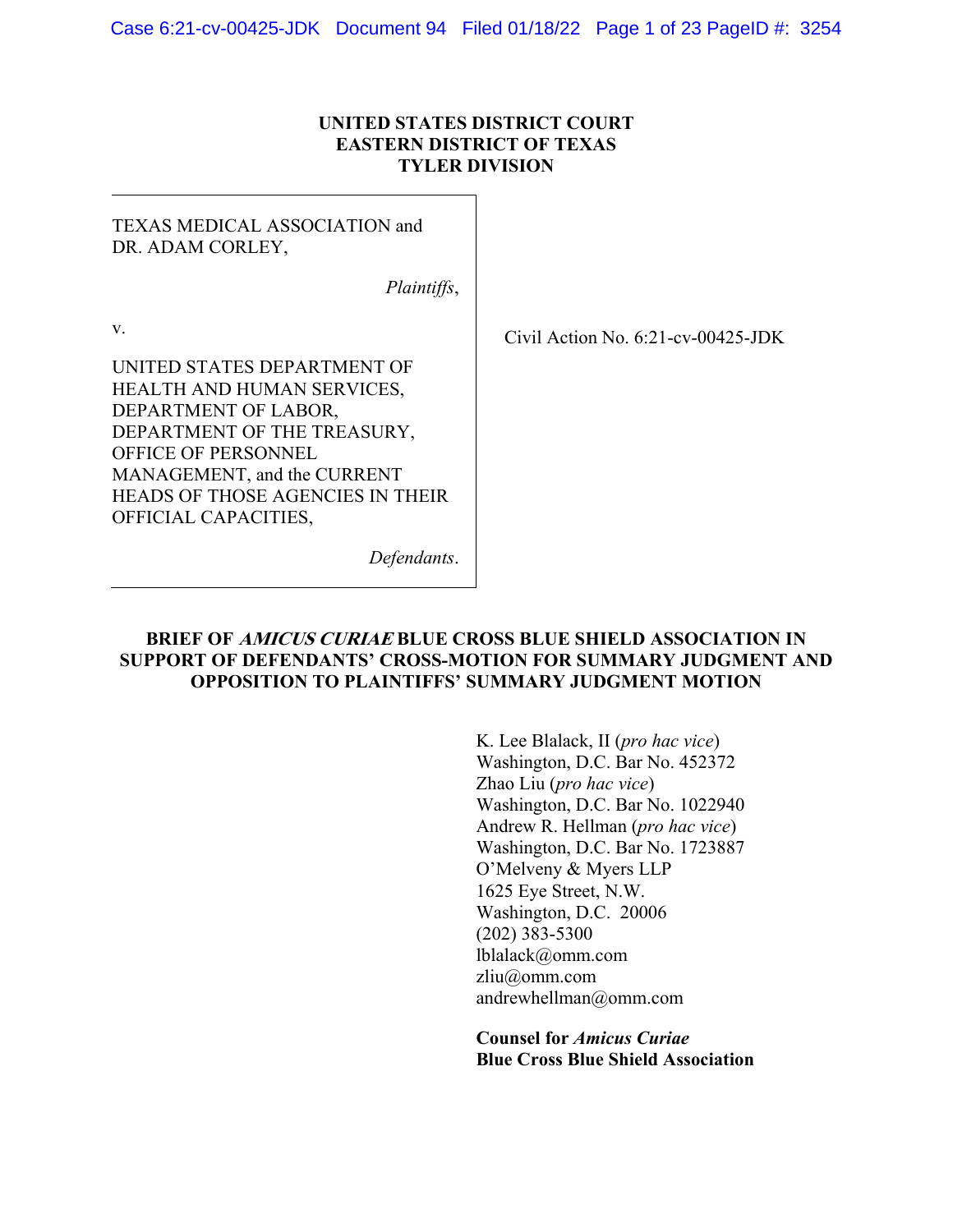Case 6:21-cv-00425-JDK Document 94 Filed 01/18/22 Page 2 of 23 PageID #: 3255

# **TABLE OF CONTENTS**

# **Page**

| I.   | The IFR Prioritizes a Payment Metric That Reflects the Reasonable Value                                                                      |                                                                                                                                                                                                                  |  |
|------|----------------------------------------------------------------------------------------------------------------------------------------------|------------------------------------------------------------------------------------------------------------------------------------------------------------------------------------------------------------------|--|
| II.  | The IFR Curbs Further Distortions in the Market for Healthcare Services                                                                      |                                                                                                                                                                                                                  |  |
|      | A.                                                                                                                                           | Surprise Billers have commanded above-market rates by exploiting<br>the inability of their patients to choose alternative providers, and<br>this minority of providers in specialties covered by the Act has had |  |
|      | <b>B.</b>                                                                                                                                    | The QPA's function in the IDR process will help restrain rising<br>healthcare costs for patients while fairly compensating out-of-                                                                               |  |
| III. | The Use of the QPA as the Primary Reference Point in the IDR Process<br>Will Not Lead to Unduly Narrow Provider Networks or Impede Access to |                                                                                                                                                                                                                  |  |
|      | A <sub>1</sub>                                                                                                                               | The IFR incentivizes healthcare providers to participate in payor                                                                                                                                                |  |
|      | <b>B.</b>                                                                                                                                    | Payors continue to have market incentives to maintain broad<br>provider networks, which benefit both health plans and patients 11                                                                                |  |
|      | $C_{\cdot}$                                                                                                                                  | Because of the many benefits associated with provider networks,<br>payors remain incentivized to contract with even high-cost                                                                                    |  |
|      | D.                                                                                                                                           | State and federal network adequacy requirements ensure that<br>payors will not offer unduly narrow provider networks for patients 13                                                                             |  |
|      | E.                                                                                                                                           | Empirical evidence suggests that the IFR will not lead to<br>unreasonably narrow provider networks or impede patient access                                                                                      |  |
|      |                                                                                                                                              |                                                                                                                                                                                                                  |  |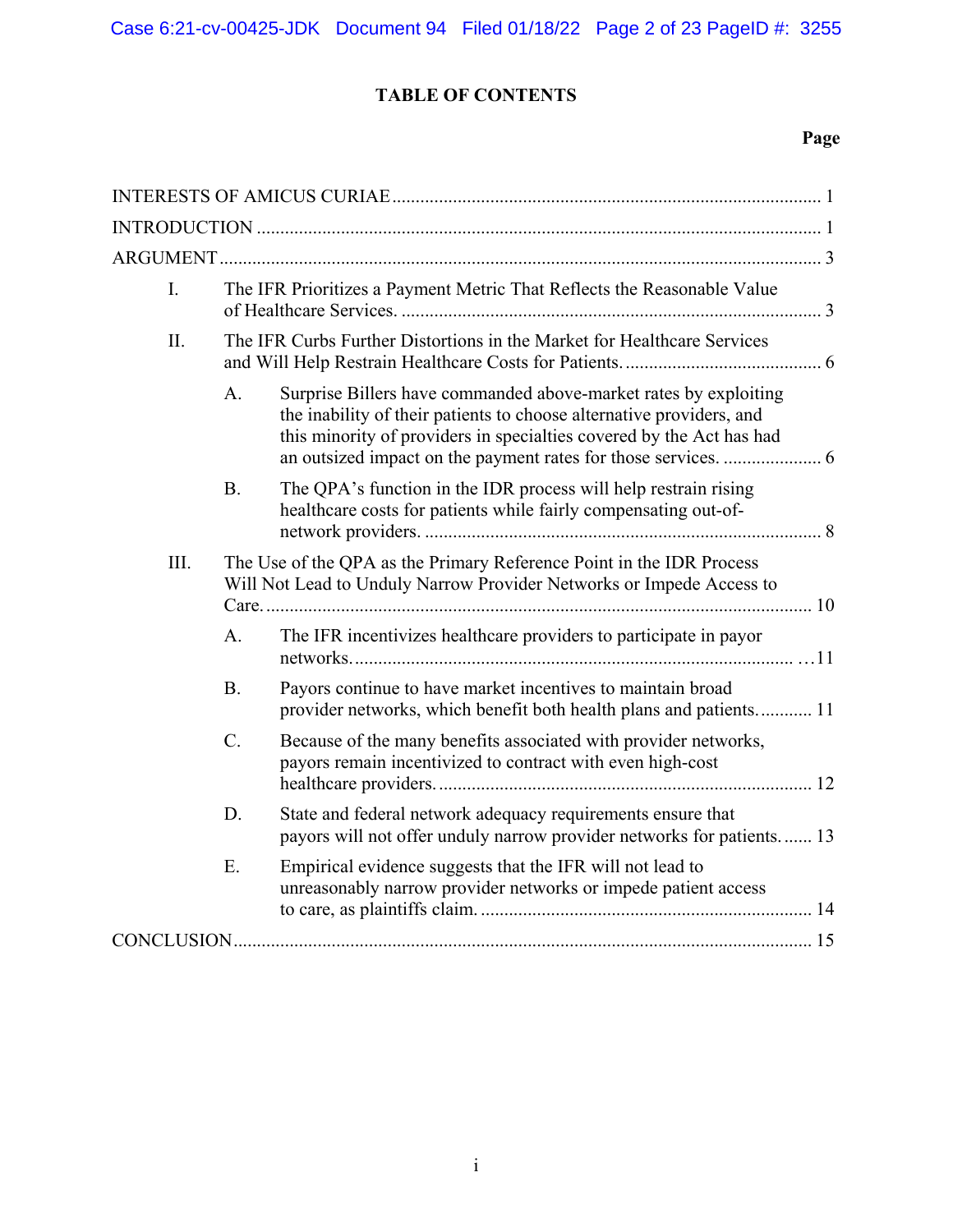# **TABLE OF AUTHORITIES**

# Page(s)

# **Cases**

| FTC v. ProMedica Health Sys., Inc.,                                    |
|------------------------------------------------------------------------|
| Kleen Prods. LLC v. Georgia-Pacific LLC,                               |
| Methodist Health Servs. Corp. v. OSF Healthcare Sys.,                  |
| New Eng. Deaconess Hosp. v. Sebelius,                                  |
| <b>Statutes</b>                                                        |
|                                                                        |
|                                                                        |
|                                                                        |
|                                                                        |
|                                                                        |
| <b>Regulations</b>                                                     |
|                                                                        |
|                                                                        |
|                                                                        |
| Requirements Related to Surprise Billing: Part II, 86 Fed. Reg. 55,980 |

# **Legislative Materials**

| Cong. Budget Office, <i>Estimate for Divisions O Through FF H.R.</i> 133, |  |
|---------------------------------------------------------------------------|--|
| Consolidated Appropriations Act, 2021, Public Law 116-260 Enacted on      |  |
|                                                                           |  |
|                                                                           |  |
|                                                                           |  |
|                                                                           |  |
|                                                                           |  |
|                                                                           |  |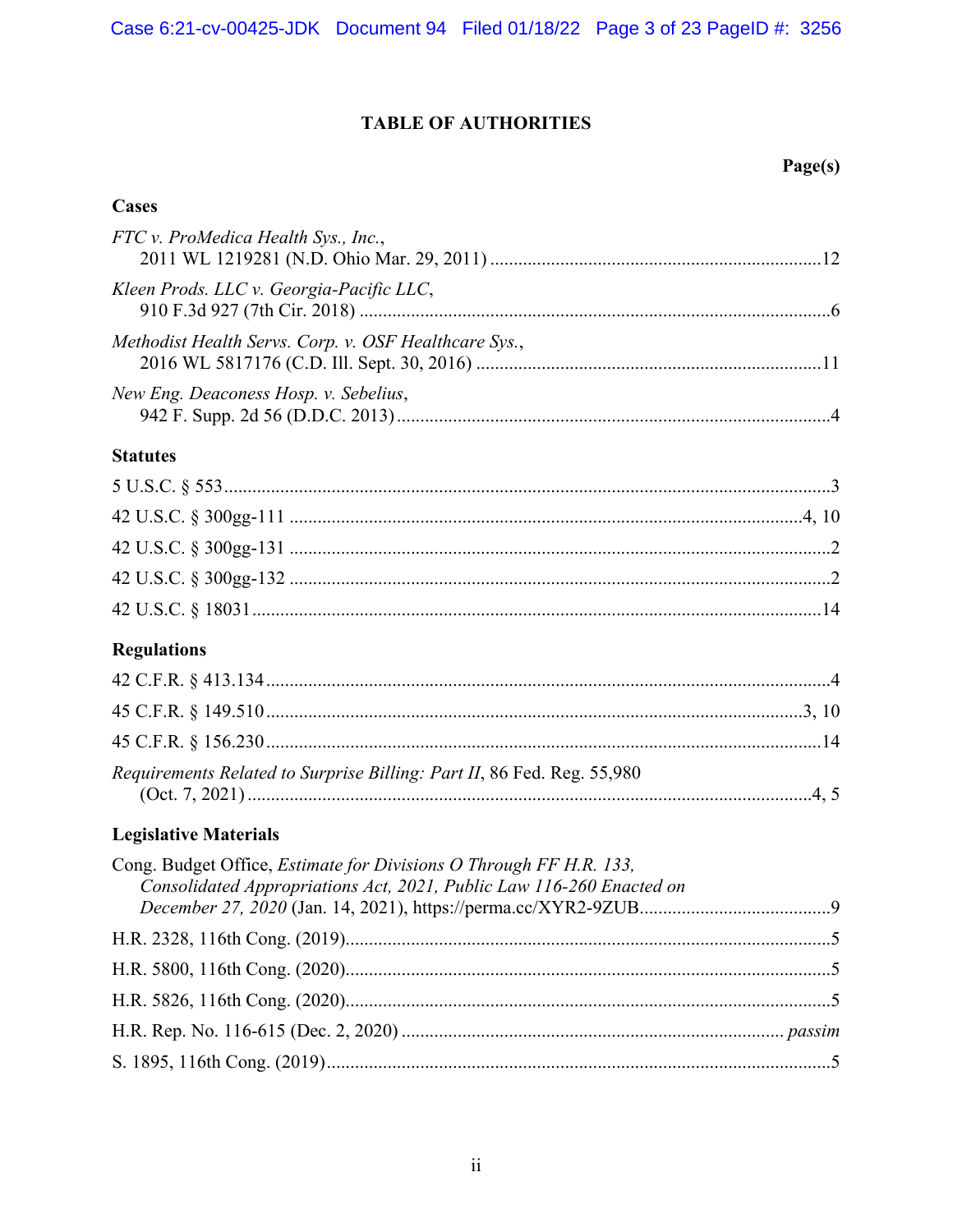# **TABLE OF AUTHORITIES**

(continued)

**Page(s)**

# **Other Authorities**

| AHIP Ctr. for Pol'y & Rsch., Charges Billed by Out-of-Network Providers:<br>Implications for Affordability (Sept. 2015), https://perma.cc/XMZ7-BVM47          |     |
|---------------------------------------------------------------------------------------------------------------------------------------------------------------|-----|
| Benjamin L. Chartock et al., Arbitration Over Out-of-Network Medical Bills:<br>Evidence from New Jersey Payment Disputes, 40(1) Health Affairs 130 (Jan.      |     |
| Bill Johnson et al., Comparing Commercial and Medicare Professional Services<br>Prices, Health Care Cost Inst. (Aug. 13, 2020), https://perma.cc/483G-7YY7 14 |     |
| Caitlin Owens, TeamHealth Sent Thousands of Surprise Medical Bills in 2017,                                                                                   | 8   |
| Christen Linke Young et al., The Relationship Between Network Adequacy and<br>Surprise Billing, USC-Brookings Schaeffer Initiative for Health Pol'y (May      | .13 |
| Coleman Drake, What Are Consumers Willing to Pay for a Broad Network Health<br>Plan? Evidence from Covered California, 65 J. Health Econ. 63 (2019),          | .12 |
| Conn. Ins. Dep't, Market Conduct Report on Aetna Health Inc., 2014 CT Market                                                                                  |     |
| Erin Duffy et al., Surprise Medical Bills Increase Costs for Everyone, Not Just for<br>the People Who Get Them, USC-Brookings Schaeffer Initiative for Health |     |
| Erin L. Duffy et al., Policies to Address Surprise Billing Can Affect Health<br>Insurance Premiums, 26(9) Am. J. Managed Care 401 (Sept. 11, 2020),           |     |
| Fla. Off. of Ins. Reg., Target Market Conduct Final Examination Report of<br>Humana Medical Plan, 2014 FL Market Conduct LEXIS 17 (Oct. 30, 2015) 14          |     |
| Jane B. Wishner & Jeremy Marks, Ensuring Compliance with Network Adequacy<br>Standards: Lessons from Four States, Urban Inst. (Mar. 2017),                    |     |
| Jean Fuglesten Biniek et al., How Often Do Providers Bill Out of Network?,                                                                                    |     |
| Jeanette Thornton, AHIP, Can We Stop Surprise Medical Bills AND Strengthen<br>Provider Networks? California Did, Am. J. Managed Care (Aug. 22, 2019),         |     |
| Katherine Baicker & Amitabh Chandra, The Labor Market Effects of Rising                                                                                       |     |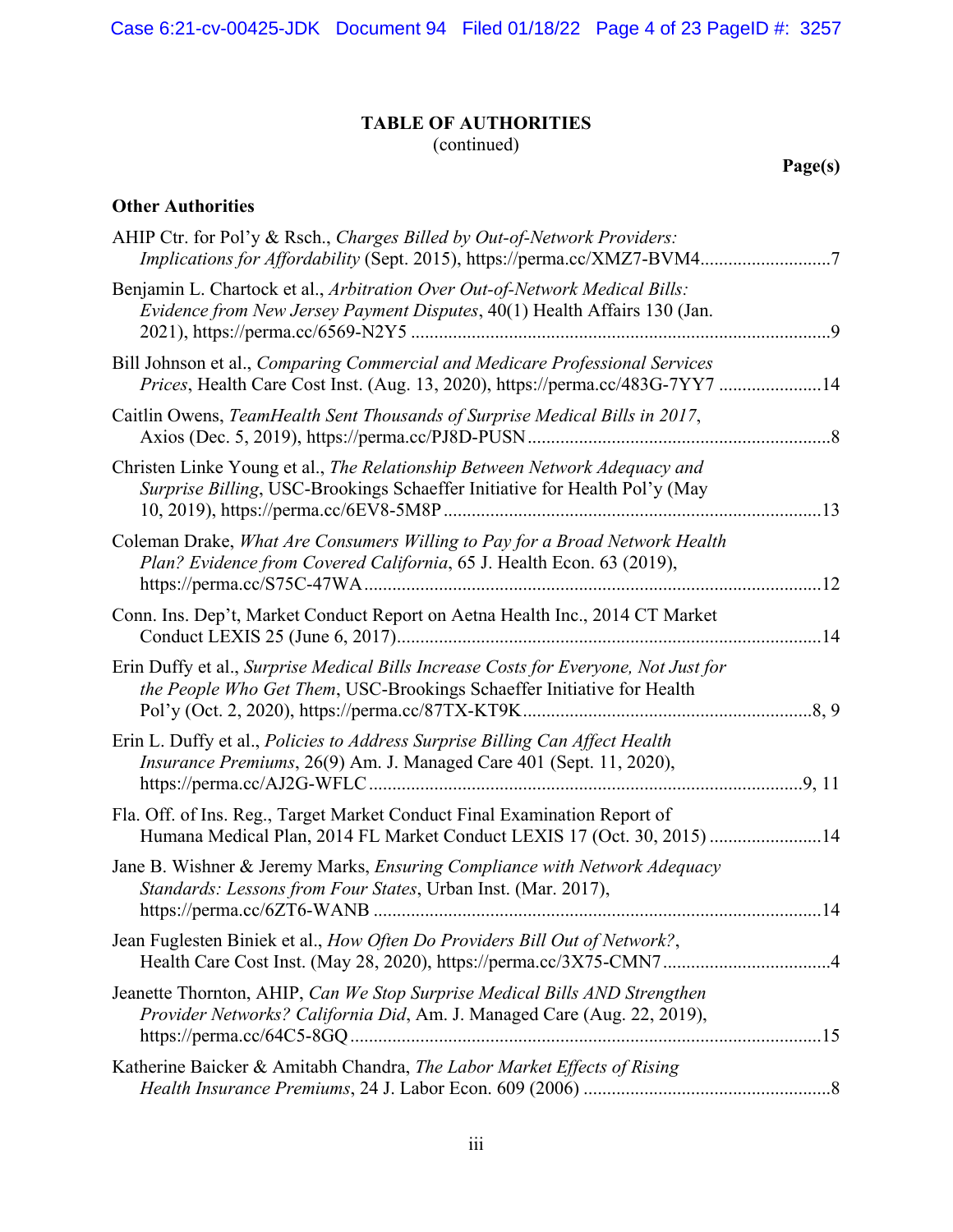Case 6:21-cv-00425-JDK Document 94 Filed 01/18/22 Page 5 of 23 PageID #: 3258

# **TABLE OF AUTHORITIES**

(continued)

| Kevin Kennedy et al., Surprise Out-of-Network Medical Bills During In-Network<br>Hospital Admissions Varied by State and Medical Specialty, 2016, Health                                                                          |           |
|-----------------------------------------------------------------------------------------------------------------------------------------------------------------------------------------------------------------------------------|-----------|
| Letter from Sen. Patty Murray & Rep. Frank Pallone, Jr. to Sec'y Xavier Becerra                                                                                                                                                   |           |
| Letter from TeamHealth Holdings, Chief Executive Officer, to U.S. Senate Bi-<br>Partisan Workgroup on Surprise Medical Billing (Mar. 13, 2019),                                                                                   |           |
| Liz Hamel et al., Kaiser Health Tracking Poll: February 2014, KFF (Feb. 26,                                                                                                                                                       |           |
| Loren Adler et al., Breaking Down the Bipartisan Senate Group's New Proposal<br>to Address Surprise Billing, USC-Brookings Schaeffer Initiative for Health                                                                        |           |
| Loren Adler et al., California Saw Reduction in Out-of-Network Care from<br>Affected Specialties After 2017 Surprise Billing Law, USC-Brookings<br>Schaeffer Initiative for Health Pol'y (Sept. 26, 2019), https://perma.cc/8BSS- |           |
| Loren Adler et al., State Approaches to Mitigating Surprise Out-of-Network<br>Billing, USC-Brookings Schaeffer Initiative for Health Pol'y (Feb. 2019),                                                                           |           |
| Loren Adler, Experience with New York's Arbitration Process for Surprise Out-<br>of-Network Bills, USC-Brookings Schaeffer Initiative for Health Pol'y (Oct.                                                                      | $\cdot$ 9 |
| Mark A. Hall & Paul B. Ginsburg, A Better Approach to Regulating Provider<br>Network Adequacy, USC-Brookings Schaeffer Initiative for Health Pol'y                                                                                |           |
| Matthew Fiedler et al., Recommendations for Implementing the No Surprises Act,<br>USC-Brookings Schaeffer Inst. on Health Pol'y (Mar. 16, 2021),                                                                                  |           |
| McKinsey Ctr. for U.S. Health Sys. Reform, Hospital Networks: Evolution of the<br>Configurations on the 2015 Exchanges (Apr. 2015), https://perma.cc/XQR5-                                                                        |           |
| Nisha Kurani, et al., Price Transparency and Variation in U.S. Health Services,<br>Peterson-KFF Health Sys. Tracker (Jan. 13, 2021), https://perma.cc/869A-                                                                       |           |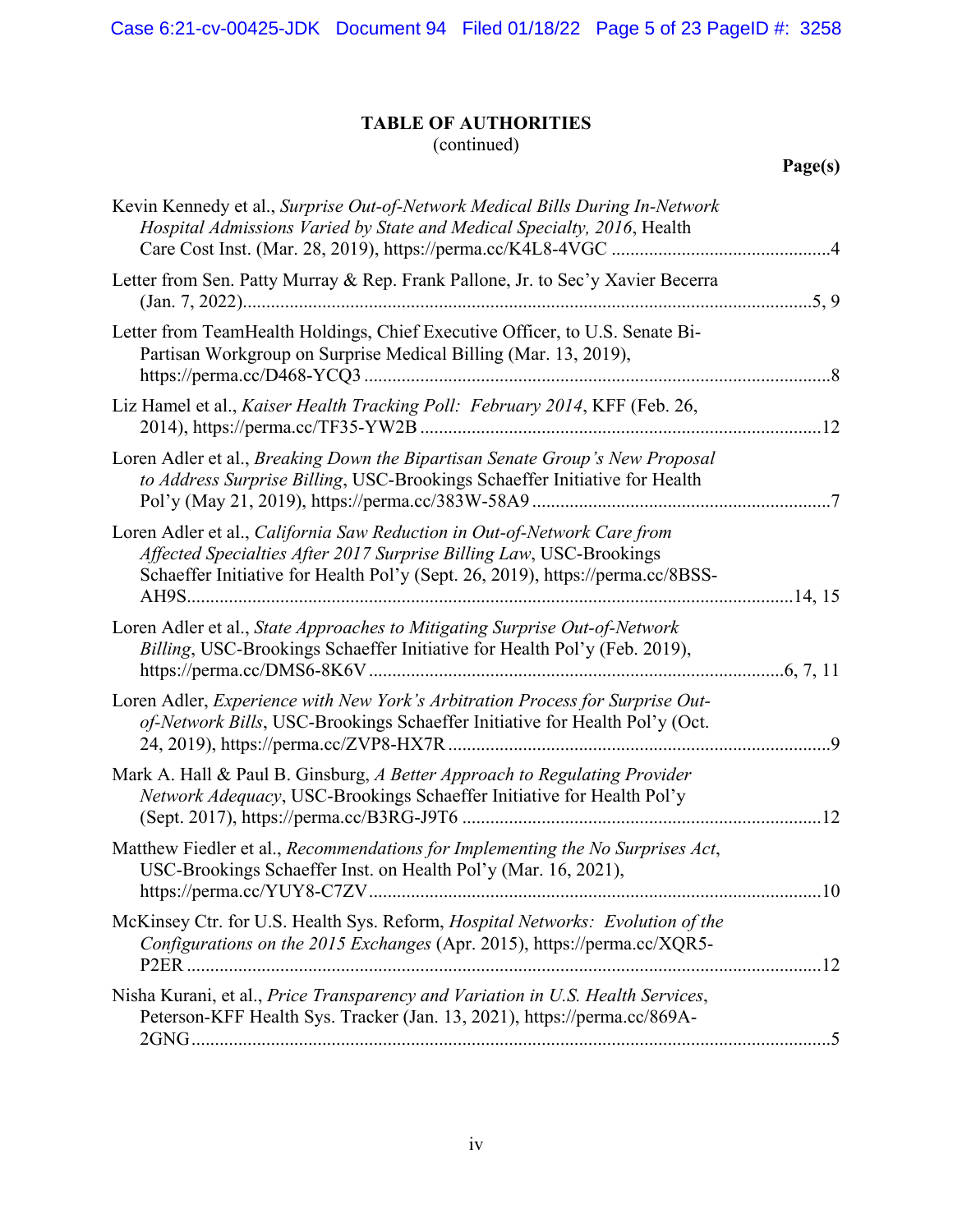Case 6:21-cv-00425-JDK Document 94 Filed 01/18/22 Page 6 of 23 PageID #: 3259

# **TABLE OF AUTHORITIES** (continued)

# **Page(s)**

| Paul B. Ginsburg, Wide Variation in Hospital and Physician Payment Rates<br>Evidence of Provider Market Power, Ctr. for Studying Health Sys. Change,       |  |
|------------------------------------------------------------------------------------------------------------------------------------------------------------|--|
|                                                                                                                                                            |  |
| Sarah L. Barber et al., Price Setting and Price Regulation in Health Care, World                                                                           |  |
| Tim Xu et al., Variation in Emergency Department vs. Internal Medicine Excess<br>Charges in the United States, 177(8) JAMA Internal Medicine 1139 (Aug. 1, |  |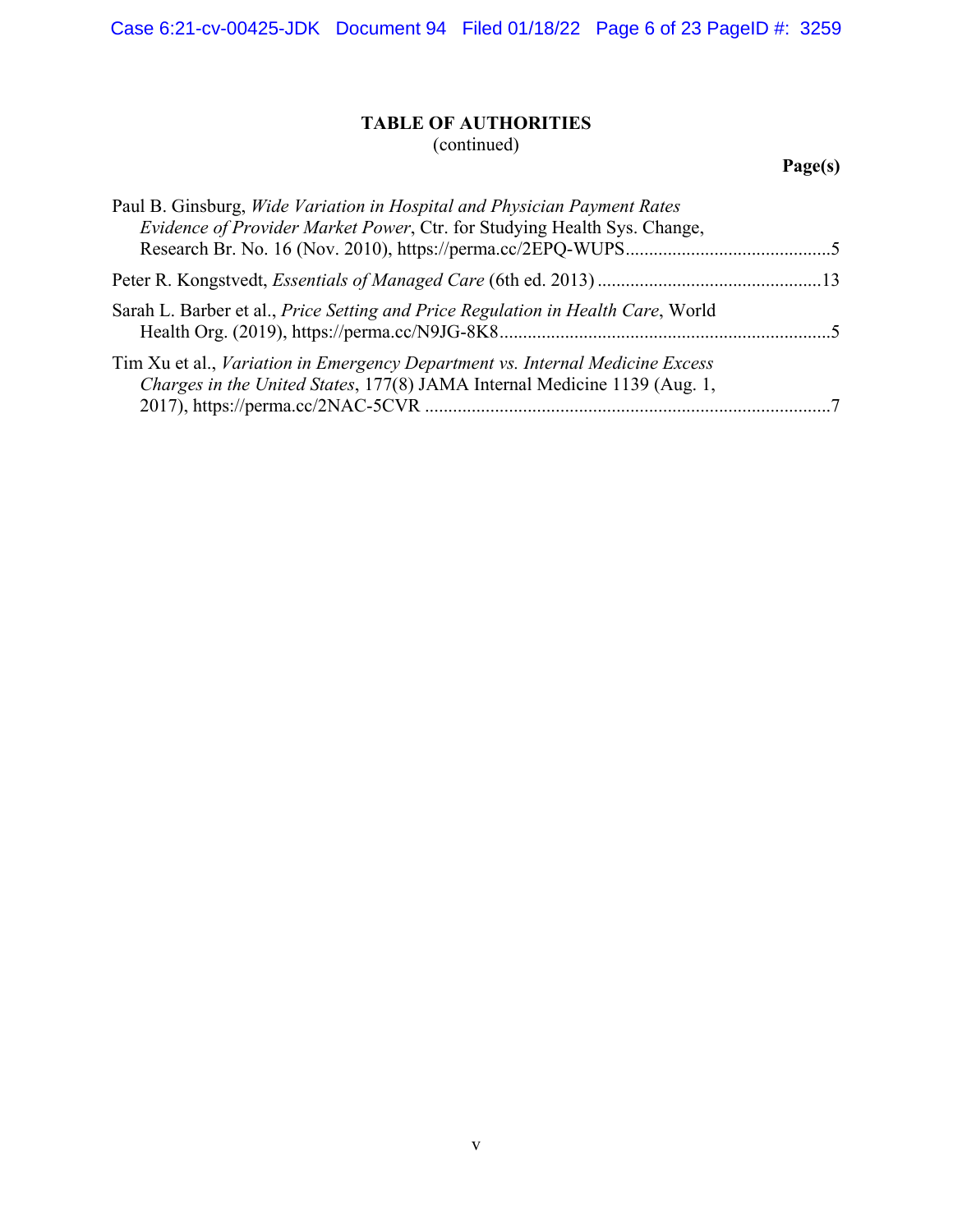#### **INTERESTS OF** *AMICUS CURIAE*

<span id="page-6-0"></span>The Blue Cross Blue Shield Association ("BCBSA") is the non-profit association that promotes the national interests of thirty-five independent, community-based, and locally operated Blue Cross Blue Shield health insurance companies ("Blue Plans"). Together, the Blue Plans provide health insurance for over 111 million people—one third of all Americans—in every zip code in all fifty states, the District of Columbia, and Puerto Rico. Blue Plans offer a variety of insurance products to all segments of the population, including federal employees, large employer groups, small businesses, and individuals. As leaders in the healthcare community for more than eighty years, Blue Plans seek to expand access to quality healthcare for all Americans and have extensive knowledge of and experience with the health insurance marketplace. BCBSA has an interest in advising the Court regarding the manner in which the interim final rule ("IFR"), which is the subject of this suit, will help remedy distortions in the market for healthcare services and restrain costs for patients, including those enrolled in Blue Plans.

#### **INTRODUCTION**

<span id="page-6-1"></span>The IFR specifies the process by which arbitrators should select the appropriate payment under the No Surprises Act ("Act") for services rendered to patients by certain healthcare providers who do not participate in the provider networks offered by the patients' health insurers or health plans ("out-of-network providers"). The IFR reflects the Departments'[1](#page-6-2) diligent efforts to faithfully implement the intent of Congress when it sought to end so-called "surprise billing," which occurs "when a consumer covered by a health plan is unexpectedly treated by an out-ofnetwork provider and is required to pay the difference between what the plan pays and the

<span id="page-6-2"></span><sup>&</sup>lt;sup>1</sup> The "Departments" collectively refers to the institutional defendants in this action: the U.S. Department of Health and Human Services ("HHS"), the U.S. Department of Labor, the U.S. Department of the Treasury, and the Office of Personnel Management.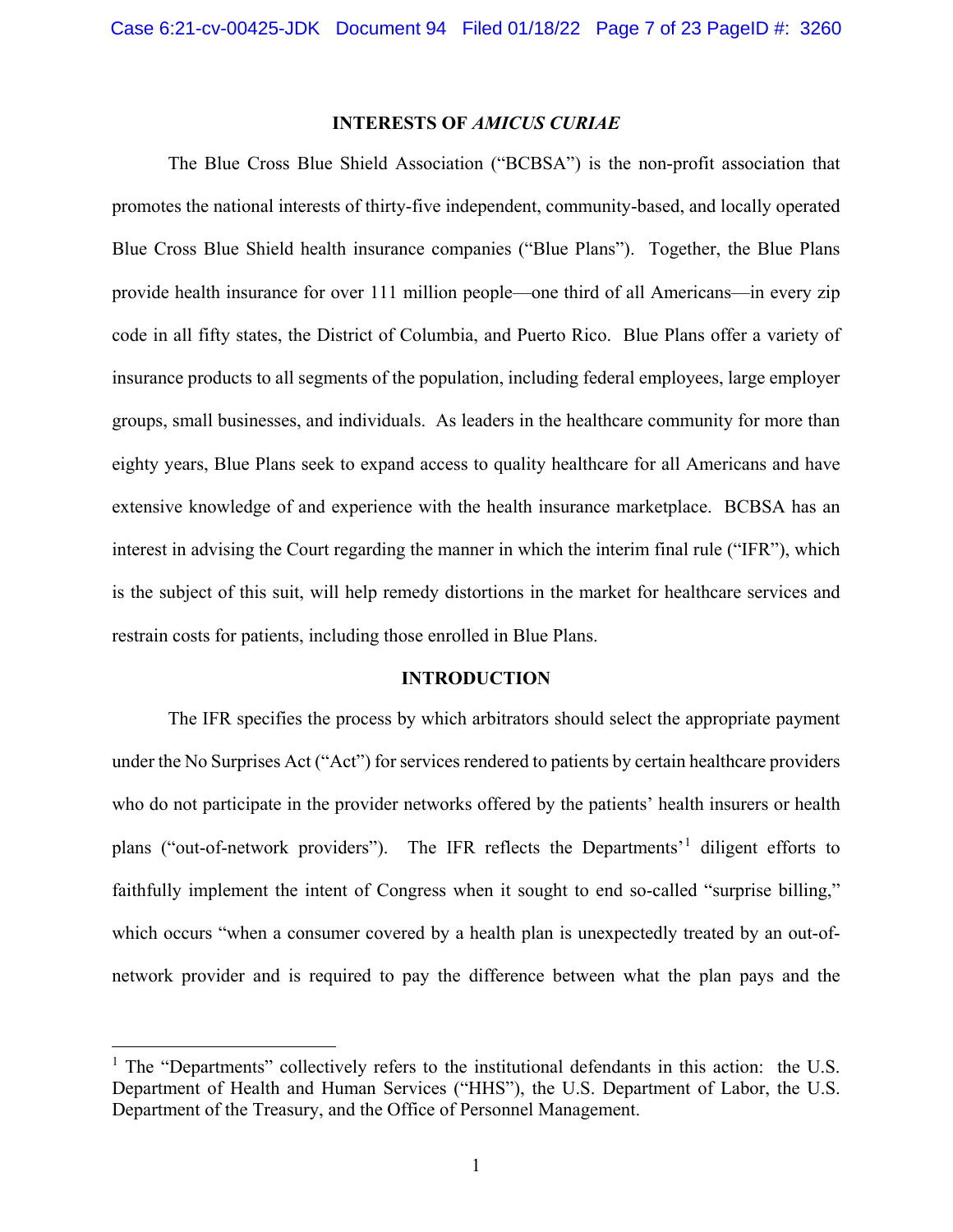<span id="page-7-1"></span>provider's charge," often amounting "to thousands of dollars of unforeseen medical costs." H.R. Rep. No. 116-615, pt. I, at 47 (Dec. 2, 2020). The Act applies 1) when patients receive emergency care from out-of-network providers; and 2) when patients receive medical care from out-ofnetwork providers of ancillary services but at a facility, such as a hospital, that participates in the provider network of the patients' health plan. *See* 42 U.S.C. §§ 300gg-131, 300gg-132.

<span id="page-7-0"></span>Congress recognized that surprise billing was becoming an increasingly common practice in the healthcare market and that *all* patients were paying the price. *See* H.R. Rep. No. 116-615, pt. I, at 53-55. A minority of hospital-based providers ("Surprise Billers") have unfairly leveraged their patients' inability to choose which providers render care in these settings to charge exorbitant rates. Indeed, data shows that many Surprise Billers charge grossly inflated rates, in some instances demanding more than 1,000% of the payments made by the Medicare program for the exact same services. In the Act, Congress carefully considered the interests of healthcare providers, payors, and, above all, patients. It balanced those interests in designing an independent dispute resolution ("IDR") process pegged to the qualifying payment amount ("QPA"), which reflects the median rate allowed by the payor for the same service to its network of contracted providers ("median contracted rate"). The IFR implements Congress's considered judgment that the QPA represents the presumptively reasonable value for healthcare services covered by the Act.

The plaintiffs here complain that the primary role of the QPA in the IDR process will affect the market landscape for healthcare services. But this argument misses the point. Congress fully understood that the status quo is a market highly susceptible to distortion by the inability of patients to choose their providers based on cost, and that Surprise Billers have exploited that opportunity in a manner that has inflated healthcare costs for patients. Congress rejected that status quo, and the IFR ensures that patients will enjoy the benefits that Congress intended.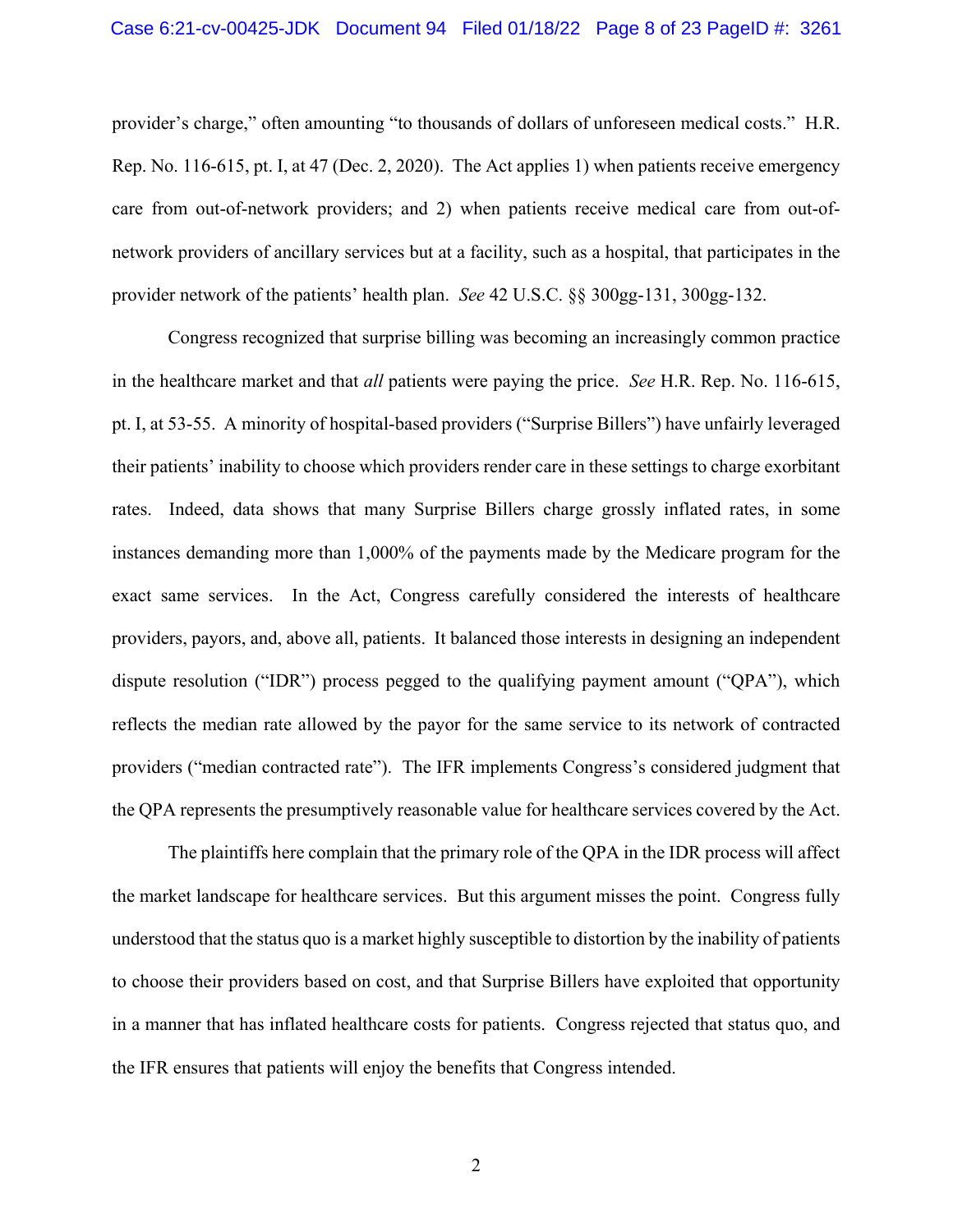Plaintiffs also contend that the IFR will prompt payors to sharply narrow their provider networks, which will harm patients' access to needed care. But market-based incentives and network adequacy requirements codified in state and federal laws ensure that provider networks will remain sufficiently broad to meet patients' needs—and the empirical evidence from states that have implemented similar measures confirms that plaintiffs' conjecture is baseless. The adverse effects predicted by plaintiffs and their *amici* have no factual basis. Thus, the Court should reject plaintiffs' motion for summary judgment and grant the Departments' cross-motion.[2](#page-8-4)

#### <span id="page-8-2"></span>**ARGUMENT**

# <span id="page-8-1"></span><span id="page-8-0"></span>**I. The IFR Prioritizes a Payment Metric That Reflects the Reasonable Value of Healthcare Services.**

The Departments promulgated the IFR in September 2021 pursuant to Congress's directive to establish regulations that govern the "baseball-style" arbitrations between payors and healthcare providers to resolve payment disputes under the Act. *See* Defs.' Mem., Dkt. 62, at 7-14. Plaintiffs challenge provisions of the IFR that direct an arbitrator to "select the [party] offer closest to the [QPA] unless [the arbitrator] determines that credible information submitted by either party ... clearly demonstrates that the [QPA] is materially different from the appropriate out-of-network rate." 45 C.F.R. § 149.510(c)(4)(ii)(A). Under the Act, the QPA reflects "the median of the contracted rates recognized by the plan or issuer … for the same or a similar item or service that is provided by a provider in the same or similar specialty and provided in the geographic region in

<span id="page-8-4"></span><span id="page-8-3"></span> $2$  Plaintiffs' procedural challenges to the IFR fail along with their substantive challenges. Even if Congress had not expressly authorized the Departments to promulgate interim final rules, the need of regulated parties for advance guidance about arbitrations under the Act amounts to good cause for forgoing notice-and-comment rulemaking under the Administrative Procedure Act, *see* 5 U.S.C.  $\S$  553(b)(B). Health insurers in particular must know how the IDR process will be structured so they can prepare for those arbitrations to begin. Insurers must design, for example, policies and procedures for initiating IDR processes, and for using the IDR portal to prepare and submit the offers and materials arbitrators will consider by the deadline Congress directed.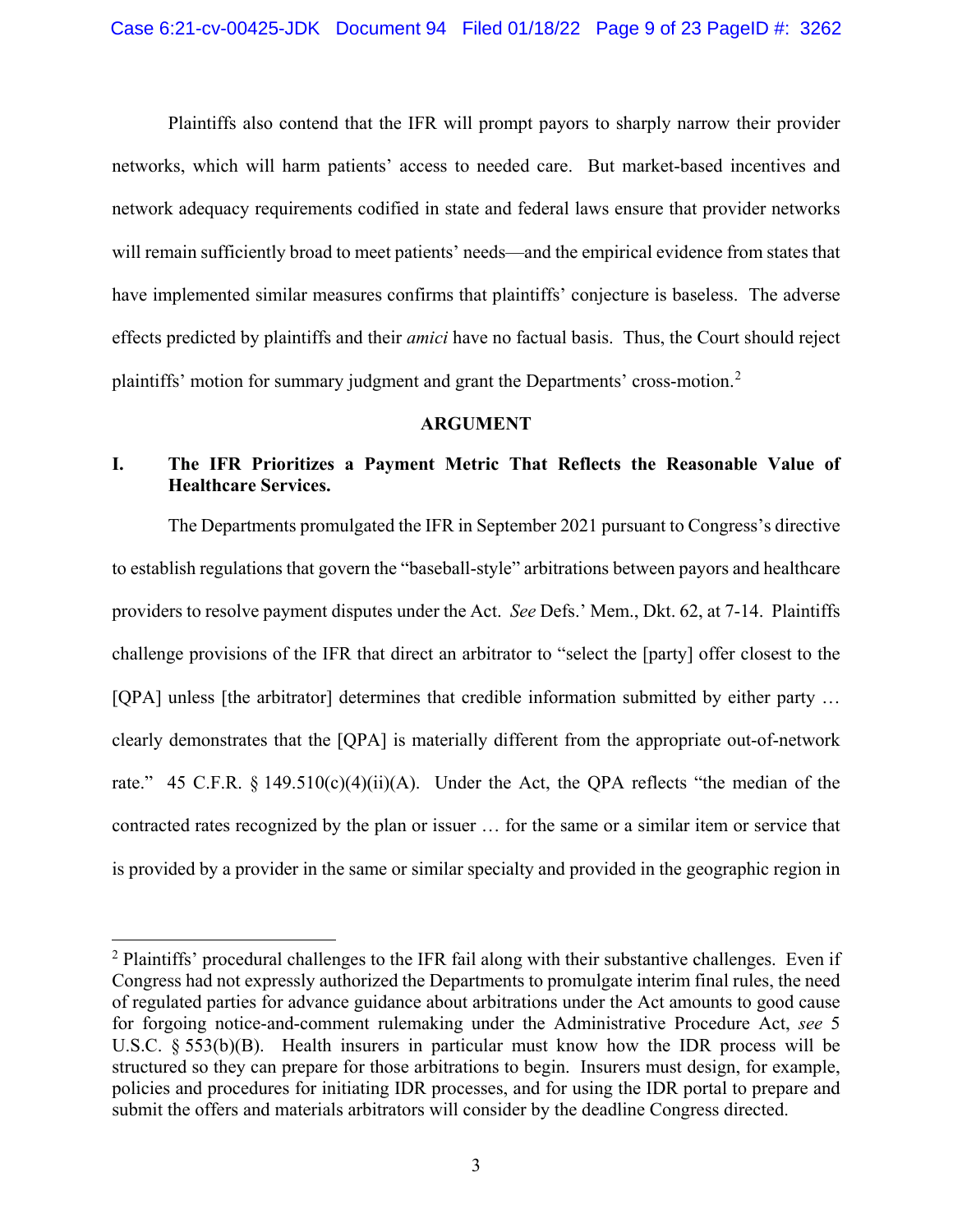<span id="page-9-1"></span>which the item or service is furnished"—in other words, the median contracted rate. 42 U.S.C. § 300gg-111(a)(3)(E). The QPA must be calculated as of January 31, 2019, using a methodology that Congress directed the Departments to establish, and then adjusted over time for inflation. *Id.* As the Departments have explained, the IFR requires arbitrators to "look first to the QPA" because the QPA, in Congress's judgment, "represents a reasonable market-based payment for relevant items and services" rendered to patients. *Requirements Related to Surprise Billing: Part II*, 86 Fed. Reg. 55,980, 55,996 (Oct. 7, 2021). Indeed, the median contracted rates reflected in the QPA represent the best evidence of true "market" prices for healthcare services, and thus, as "the statute contemplates," "typically the QPA will be a reasonable out-of-network rate." *Id.*

<span id="page-9-3"></span><span id="page-9-2"></span><span id="page-9-0"></span>The reasonable market value of a good or service "is 'the price that [it] would bring by bona fide bargaining between well-informed buyers and sellers,'"—that is, "the price [it] would sell for in an arm's length, open-market transaction." *New Eng. Deaconess Hosp. v. Sebelius*, 942 F. Supp. 2d 56, 59 (D.D.C. 2013) (quoting 42 C.F.R. § 413.134(b)(2)). Median contracted rates typically represent reasonable market values because they "are established through arms-length negotiations between providers and facilities and plans and issuers (or their service providers)." 86 Fed. Reg. at 55,996. Contracted rates account for the vast majority of transactions in the private healthcare market: most patients receive care from providers who participate in a payor's network rather than on an out-of-network basis, even among healthcare specialties in which providers are most likely to practice out of network.<sup>[3](#page-9-6)</sup> Congress understood that median contracted rates reflect reasonable market values. *Each* of the congressional committees that reported bills that ultimately

<span id="page-9-6"></span><span id="page-9-5"></span><span id="page-9-4"></span> <sup>3</sup> *See* Jean Fuglesten Biniek et al., *How Often Do Providers Bill Out of Network?*, Health Care Cost Inst. (May 28, 2020), https://perma.cc/3X75-CMN7; Kevin Kennedy et al., *Surprise Out-of-Network Medical Bills During In-Network Hospital Admissions Varied by State and Medical Specialty, 2016*, Health Care Cost Inst. (Mar. 28, 2019), https://perma.cc/K4L8-4VGC.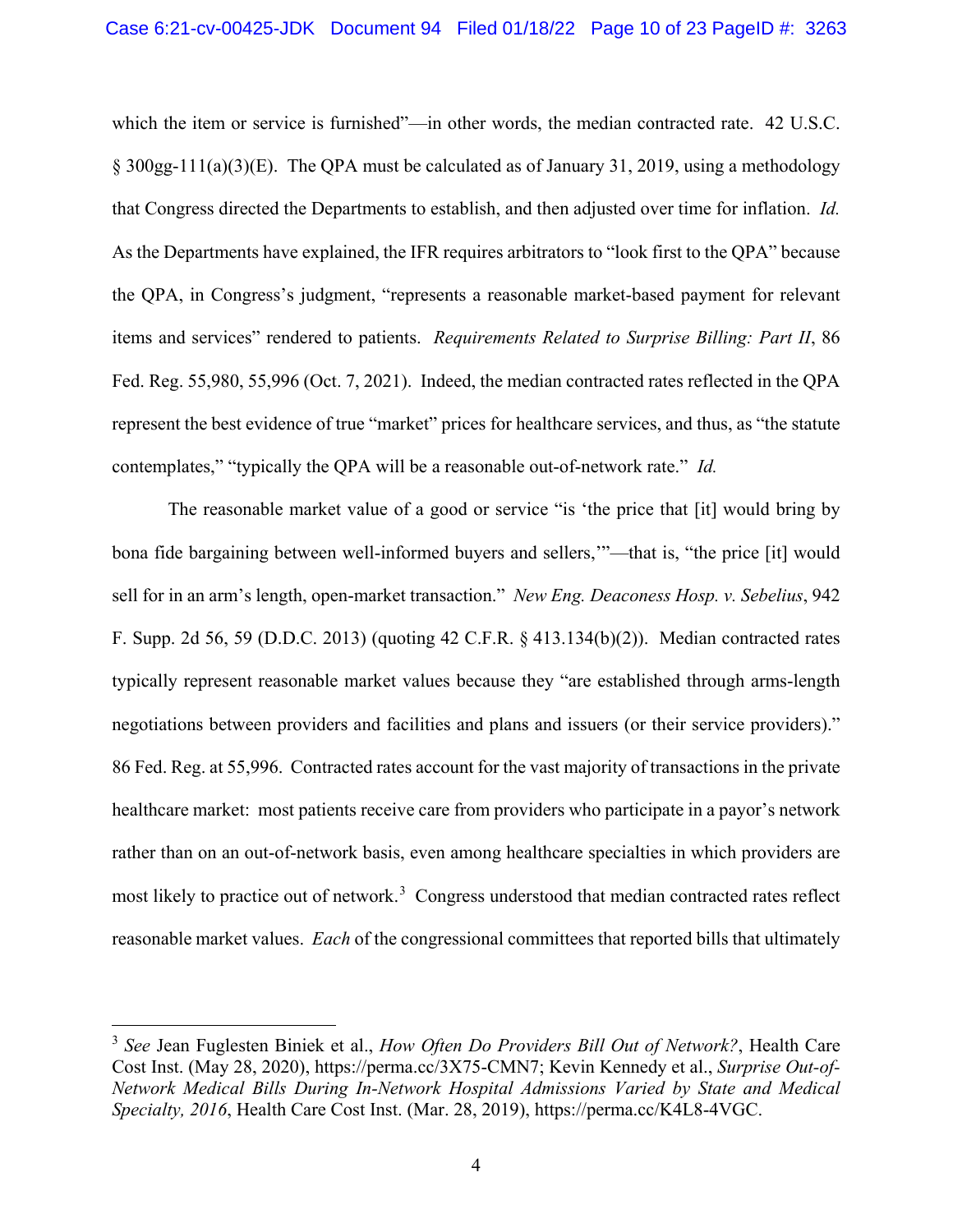<span id="page-10-13"></span>resulted in the passage of the Act "determined the QPA to be a reasonable, market-based rate" and "included the QPA as the primary rate that IDR entities should consider when making decisions."<sup>[4](#page-10-9)</sup> The Departments applied this congressional judgment, declaring that "the QPA should reflect standard market rates arrived at through typical contract negotiations and should therefore be a reasonable out-of-network rate under most circumstances." 86 Fed. Reg. at 55,996.

<span id="page-10-0"></span>Contracted rates are *not* unilaterally dictated by payors, as plaintiffs and their *amici* suggest. *See, e.g.*, Pls.' Mot. Summ. J., Dkt. 25, at 17; Amicus Curiae Br. by Physicians Advocacy Inst. et al., Dkt. 34, at 9-10. Robust empirical evidence shows that contracted rates vary significantly across and within geographic markets and medical specialties, both absolutely and relative to the rates paid by Medicare. The mean contracted rate for a hip replacement in the New York metropolitan area, for example, is more than twice as much as the mean contracted rate for the same procedure in the Baltimore area, and contracted rates for office-based lower back MRIs vary drastically *within* the Miami area, with rates of under \$200 at the 25th percentile and more than \$1,400 at the 7[5](#page-10-10)th percentile.<sup>5</sup> The ratio of average private contracted rates to Medicare rates likewise varies significantly between and within geographic areas and medical specialties.<sup>[6](#page-10-11)</sup> This substantial variance in average contracted rates dispels any argument that health insurers set those rates by fiat, as the plaintiffs and their *amici* suggest, because such variations occur when prices are determined through individual negotiations rather than unilateral price setting.[7](#page-10-12) Payors *and* 

<span id="page-10-9"></span><span id="page-10-5"></span><span id="page-10-4"></span><span id="page-10-2"></span><span id="page-10-1"></span> <sup>4</sup> Letter from Sen. Patty Murray & Rep. Frank Pallone, Jr. to Sec'y Xavier Becerra (Jan. 7, 2022), at 4; *see* H.R. 2328, 116th Cong. (2019); S. 1895, 116th Cong. (2019); H.R. 5800, 116th Cong. (2020); H.R. 5826, 116th Cong. (2020).

<span id="page-10-10"></span><span id="page-10-6"></span><span id="page-10-3"></span><sup>5</sup> Nisha Kurani, et al., *Price Transparency and Variation in U.S. Health Services*, Peterson-KFF Health Sys. Tracker (Jan. 13, 2021), https://perma.cc/869A-2GNG.

<span id="page-10-11"></span><span id="page-10-7"></span><sup>6</sup> *See generally* Paul B. Ginsburg, *Wide Variation in Hospital and Physician Payment Rates Evidence of Provider Market Power*, Ctr. for Studying Health Sys. Change, Research Br. No. 16 (Nov. 2010), https://perma.cc/2EPQ-WUPS.

<span id="page-10-12"></span><span id="page-10-8"></span><sup>7</sup> *See, e.g.*, Sarah L. Barber et al., *Price Setting and Price Regulation in Health Care*, World Health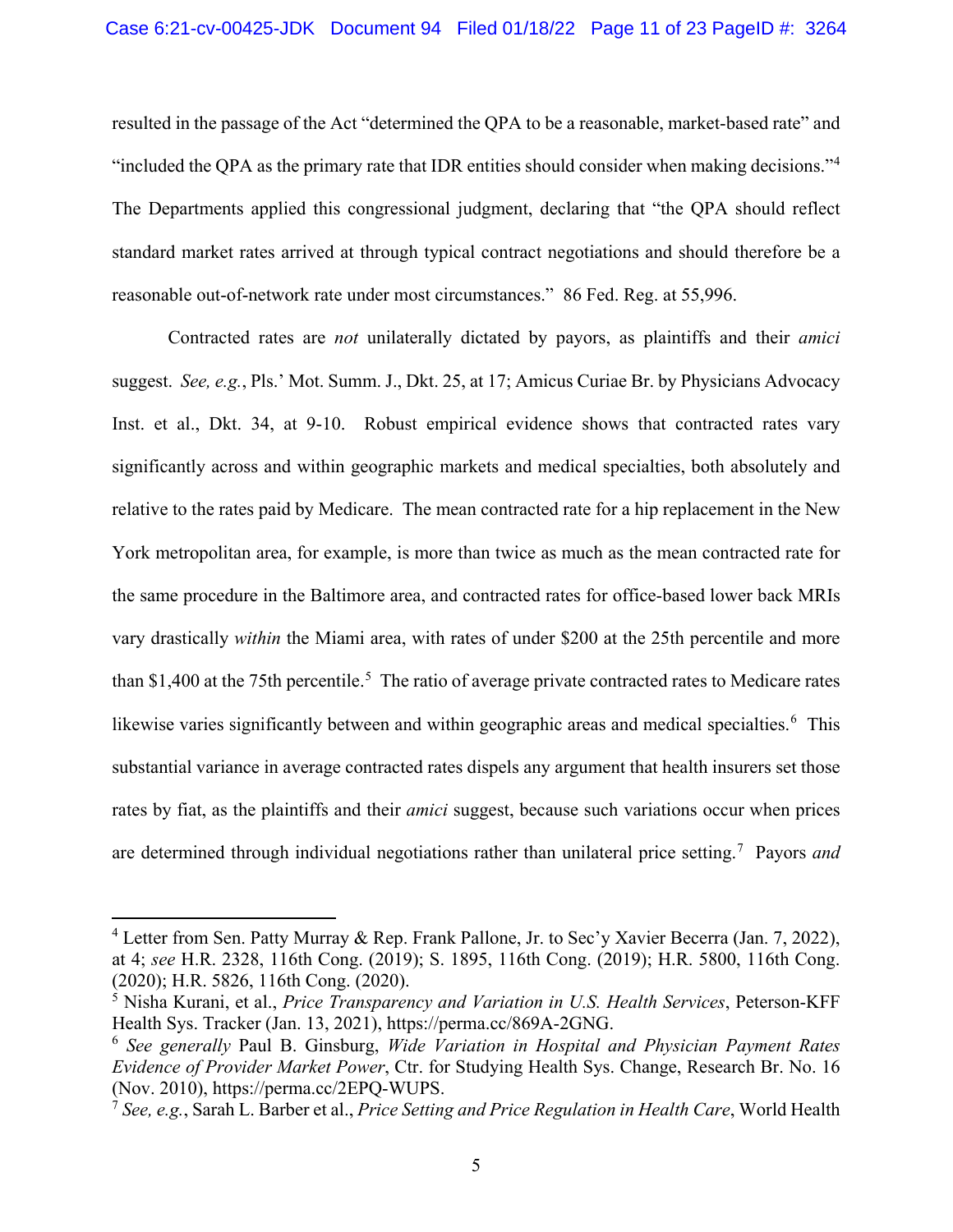*providers* negotiate contracted rates, and ample evidence shows that median contracted rates are the best available measure of the reasonable value of healthcare services for patients.

# <span id="page-11-0"></span>**II. The IFR Curbs Further Distortions in the Market for Healthcare Services and Will Help Restrain Healthcare Costs for Patients.**

Because the QPA is tied to the median contract rates from 2019 and then adjusted for inflation, the market distortions caused by surprise billing—and the inflated payment rates that have resulted—are already baked into the IDR process established by the Act. The IFR merely furthers Congress's goal of preventing future market distortions and restraining costs for patients.

# <span id="page-11-6"></span><span id="page-11-1"></span>**A. Surprise Billers have commanded above-market rates by exploiting the inability of their patients to choose alternative providers, and this minority of providers in specialties covered by the Act has had an outsized impact on the payment rates for those services.**

Congress passed the No Surprises Act to correct an increasingly worrying "failure in the health care market." H.R. Rep. No. 116-615, pt. I, at 53. Most doctors negotiate contracted rates with health plans and provide their services to members of those plans at the negotiated rates.<sup>[8](#page-11-4)</sup> But market distortions have caused some "providers—particularly in certain specialties—to have little or no incentive to contract to join a health plan's network." *Id.* Some hospital-based providers "face highly inelastic demands for their services because patients lack the ability to meaningfully choose or refuse care"<sup>[9](#page-11-5)</sup>: patients rarely ask if a doctor has contracted with their health plans before receiving urgent care in the emergency room, or when treated by ancillary hospital-based providers, like radiologists and anesthesiologists, that patients seldom choose themselves. *Id.* In

 $\overline{a}$ 

Org. (2019), at 29-30, https://perma.cc/N9JG-8K8N.

<span id="page-11-4"></span><span id="page-11-3"></span><sup>8</sup> *See, e.g.*, Loren Adler et al., *State Approaches to Mitigating Surprise Out-of-Network Billing*, USC-Brookings Schaeffer Initiative for Health Pol'y (Feb. 2019), at 4, https://perma.cc/DMS6- 8K6V.

<span id="page-11-5"></span><span id="page-11-2"></span><sup>&</sup>lt;sup>9</sup> Inelastic demand is present when higher prices for a good or service do not deter buyers from purchasing the good or service, such as when buyers lack meaningful options between sellers. *See, e.g.*, *Kleen Prods. LLC v. Georgia-Pacific LLC*, 910 F.3d 927, 931 (7th Cir. 2018).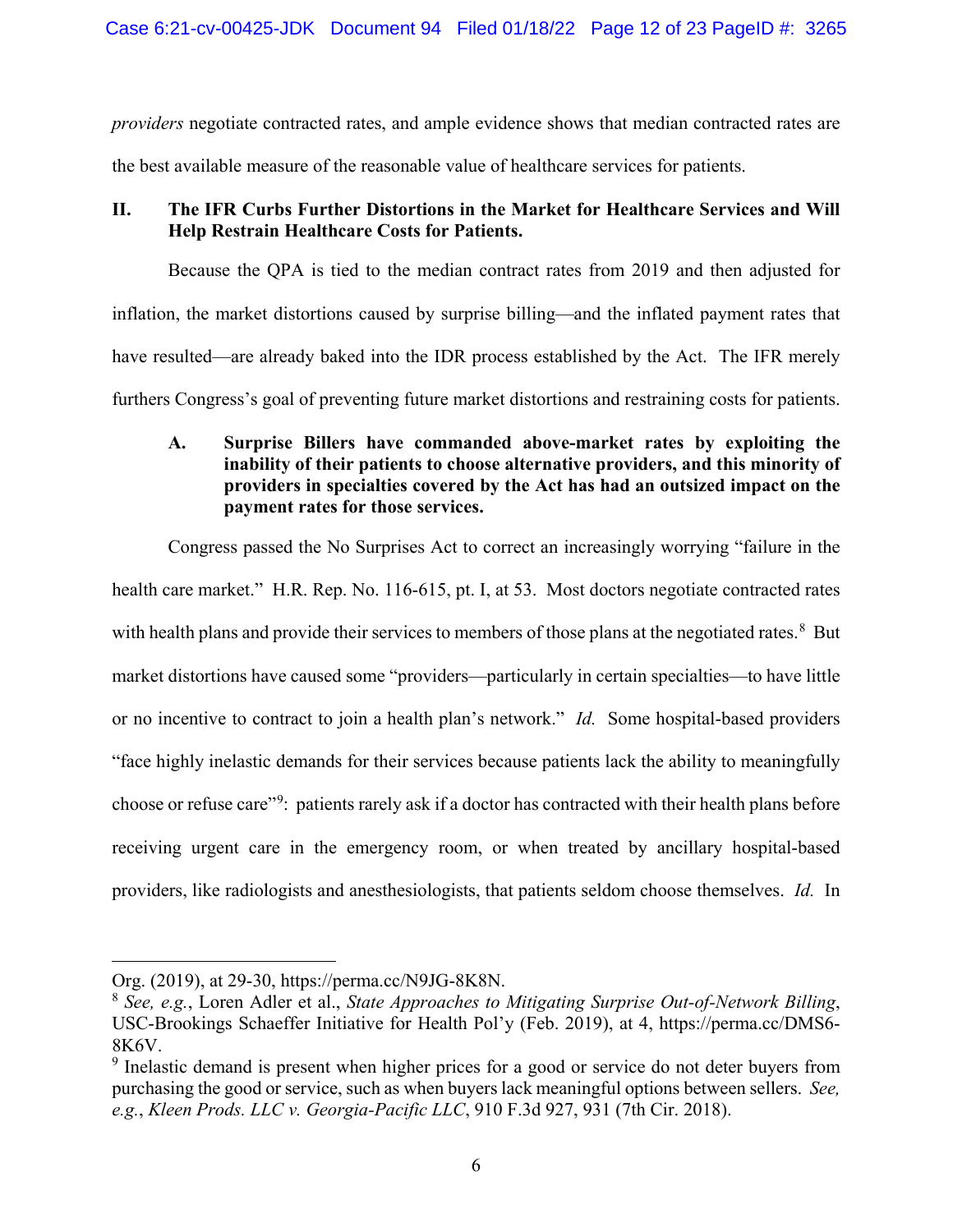the years before Congress passed the Act, growing numbers of Surprise Billers began exploiting their patients' lack of choice to increase their own charges and payment rates. *See* Defs.' Mem., Dkt. 62, at 4-7 (surveying developments). While Surprise Billers represent a minority of providers, their outsized impact on the market has led to "highly inflated payment rates" in these specialties; Congress found that "the median billed charge for emergency medicine is 465 percent of the Medicare rate," for example, while the median billed charges for diagnostic radiology and anesthesiology are 402% and 551% of Medicare rates, respectively. H.R. Rep. No. 116-615, pt. I, at 53. Average billed charges in these specialties exceed Medicare rates by a far greater margin than average billed charges in other specialties.[10](#page-12-4) Even the *average* billed charges for certain procedures have run as much as *1,000%* of Medicare rates.<sup>[11](#page-12-5)</sup>

The inelastic demand for emergency and hospital-based services, in short, allows Surprise Billers "to bill out-of-network patients at basically whatever rate they choose, which in turn allows them to negotiate very high rates when they do come in-network," leading to higher average contracted rates across the specialties most associated with surprise billing.<sup>12</sup> While average contracted rates for all physicians represented 128% of original Medicare rates in 2018, the average rates within these specialties represented significantly higher multiples of the Medicare rate: 200% for radiologists, 306% for emergency physicians, and 344% for anesthesiologists.<sup>13</sup> The

<span id="page-12-4"></span><span id="page-12-3"></span><span id="page-12-2"></span> <sup>10</sup> *See* Adler et al., *supra* n[.8,](#page-11-6) at 7, https://perma.cc/DMS6-8K6V; *see also* Tim Xu et al., *Variation in Emergency Department vs. Internal Medicine Excess Charges in the United States*, 177(8) JAMA Internal Medicine 1139 (Aug. 1, 2017), https://perma.cc/2NAC-5CVR (finding that some emergency medicine providers charge as high as 12.6 times Medicare rates).

<span id="page-12-5"></span><span id="page-12-0"></span><sup>11</sup> *See* AHIP Ctr. for Pol'y & Rsch., *Charges Billed by Out-of-Network Providers: Implications for Affordability* (Sept. 2015), at 4, https://perma.cc/XMZ7-BVM4.

<span id="page-12-6"></span><span id="page-12-1"></span><sup>12</sup> Loren Adler et al., *Breaking Down the Bipartisan Senate Group's New Proposal to Address Surprise Billing*, USC-Brookings Schaeffer Initiative for Health Pol'y (May 21, 2019), https://perma.cc/383W-58A9.

<span id="page-12-7"></span> $^{13}$   $\overline{Id}$ .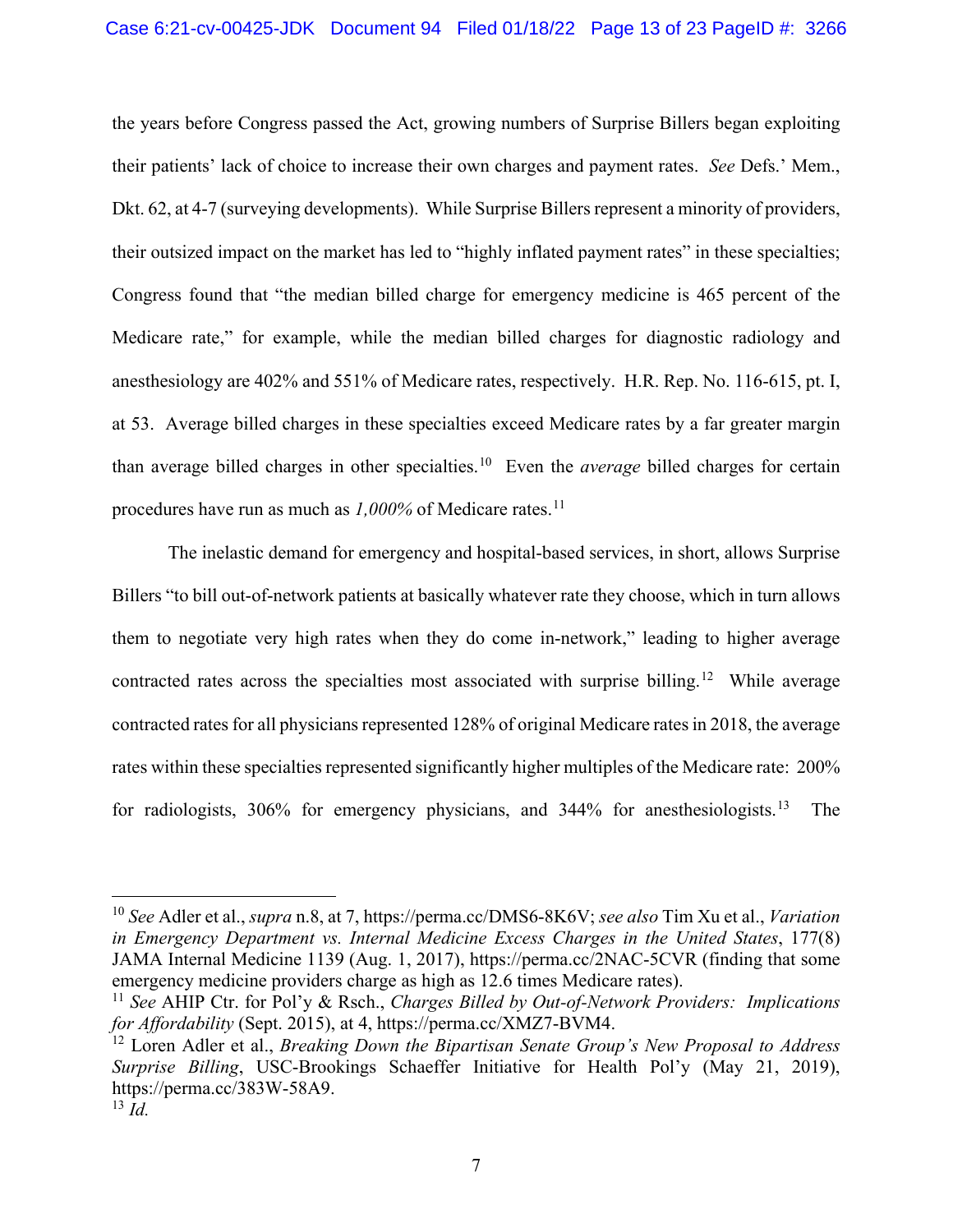<span id="page-13-9"></span>comparatively higher contracted rates in these specialties are rooted in the ability of Surprise Billers to balance bill their patients in the out-of-network setting<sup>14</sup>—and some Surprise Billers have openly embraced that they rely on the threat of "balance billing" as a "source of contract negotiating leverage" with health insurers.[15](#page-13-6) Congress passed the Act fully aware of evidence that Surprise Billers use the threat of balance billing to charge "highly inflated payment rates," which "are, in turn, reflected in the cost of in-network care."<sup>[16](#page-13-7)</sup> H.R. Rep. No. 116-615, pt. I, at 53.

## <span id="page-13-0"></span>**B. The QPA's function in the IDR process will help restrain rising healthcare costs for patients while fairly compensating out-of-network providers.**

By challenging the IFR, plaintiffs seek to protect the inflated charges and the market distortions that surprise billing perpetuates at the expense of patients. Patients ultimately bear the burden of higher healthcare costs in the form of higher premiums and patient responsibility, such as co-insurance.<sup>17</sup> Accordingly, while surprise billing takes a particularly grave toll on patients facing unexpected liabilities to out-of-network hospital-based providers, they are not the only consumers harmed by surprise billing; the market distortions caused by surprise billing have

<span id="page-13-5"></span><span id="page-13-2"></span> <sup>14</sup> Erin Duffy et al., *Surprise Medical Bills Increase Costs for Everyone, Not Just for the People Who Get Them*, USC-Brookings Schaeffer Initiative for Health Pol'y (Oct. 2, 2020), https://perma.cc/87TX-KT9K.

<span id="page-13-6"></span><span id="page-13-4"></span><span id="page-13-1"></span><sup>&</sup>lt;sup>15</sup> Letter from TeamHealth Holdings, Chief Executive Officer, to U.S. Senate Bi-Partisan Workgroup on Surprise Medical Billing (Mar. 13, 2019), at 1, https://perma.cc/D468-YCQ3; *see also* Caitlin Owens, *TeamHealth Sent Thousands of Surprise Medical Bills in 2017*, Axios (Dec. 5, 2019), https://perma.cc/PJ8D-PUSN.

<span id="page-13-7"></span><sup>&</sup>lt;sup>16</sup> Plaintiffs' *amici* ignore this market reality when they point to a letter from BlueCross BlueShield of North Carolina ("BCBS-NC") as an example of abusive market conduct by health insurers resulting from the IFR. *See Amicus Curiae* Br. of Action for Health, Inc., Dkt. 32, at 6 & n.21; Amicus Curiae Br. by Physicians Advocacy Inst. et al., Dkt. 34, at 11 & n.16; Brief of Amici Curiae the Med. Ass'n of Ga. et al., Dkt. 36, at 15. BCBS-NC, a single-state, not-for-profit insurer, sent the letter to less than 0.001% of healthcare providers in its network—54 in total, out of well over 15,000 providers in the network. This small minority of providers maintained legacy contracted rates that BCBS-NC sought to renegotiate based on reasonable market rates.

<span id="page-13-8"></span><span id="page-13-3"></span><sup>17</sup> Katherine Baicker & Amitabh Chandra, *The Labor Market Effects of Rising Health Insurance Premiums*, 24 J. Labor Econ. 609, 631 (2006) (finding that "the cost of increasing health insurance premiums is borne primarily by workers in the form of decreased wages for workers with [employer health insurance]—so that they bear the full cost of the premium increase.").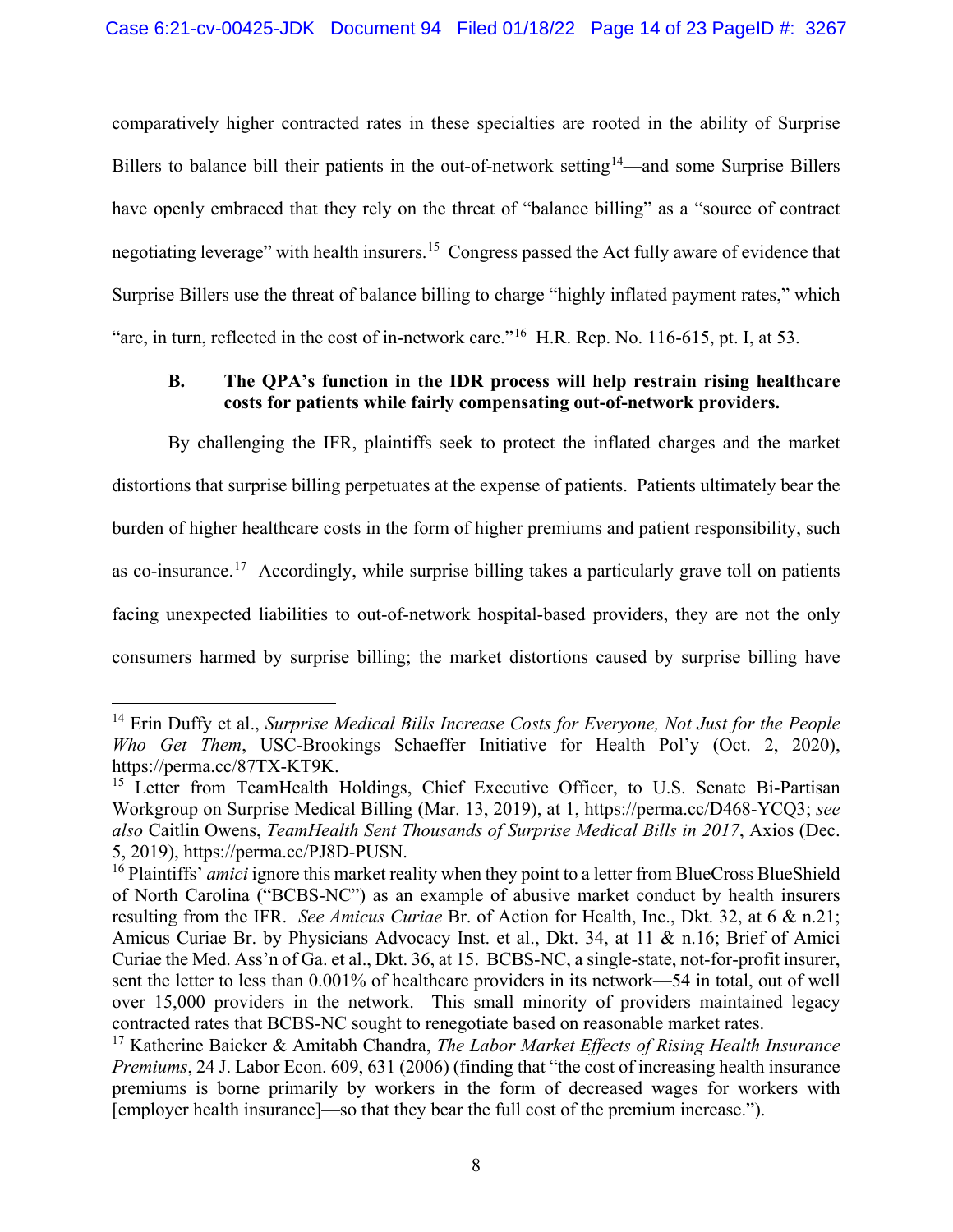increased the overall cost of healthcare services, and "those costs are passed on to enrollees through higher premiums."<sup>[18](#page-14-6)</sup>

<span id="page-14-11"></span>Relying on the QPA as a primary consideration in the IDR process helps to curb future market distortions by limiting inflated costs and thus restraining rising premiums, benefitting all patients.[19](#page-14-7) The Congressional Budget Office's analysis of the Act confirms that use of the QPA as the primary payment measure for covered out-of-network services will prompt healthcare providers whose rates are outliers—well surpassing the median—to adjust their rates toward the median, which "would reduce premiums by between 0.5 percent and 1 percent."[20](#page-14-8) Studies reflect that prioritizing the QPA in the IDR process is necessary to realize these lower costs for patients. Data from New York, which enacted a statute similar to the No Surprises Act but tied its IDR process to the 80th percentile of a billed charges database, suggests that an IDR process based on providers' "rack rates" results in increased costs that are ultimately passed on to patients.<sup>21</sup> Data from New Jersey, which enacted a comparable statute, suggests the same.<sup>22</sup> Empirical evidence thus confirms the reasoning behind the Act, which the Departments affirmed in the IFR: giving the QPA a primary role in the IDR process "will generally slow the rapid growth of health care

<span id="page-14-6"></span><span id="page-14-2"></span> <sup>18</sup> Duffy et al., *supra* n[.14,](#page-13-9) https://perma.cc/87TX-KT9K.

<span id="page-14-7"></span><span id="page-14-3"></span><sup>19</sup> *See id.*; Erin L. Duffy et al., *Policies to Address Surprise Billing Can Affect Health Insurance Premiums*, 26(9) Am. J. Managed Care 401 (Sept. 11, 2020), https://perma.cc/AJ2G-WFLC.

<span id="page-14-8"></span><span id="page-14-0"></span><sup>20</sup> Cong. Budget Office, *Estimate for Divisions O Through FF H.R. 133, Consolidated Appropriations Act, 2021, Public Law 116-260 Enacted on December 27, 2020* (Jan. 14, 2021), https://perma.cc/XYR2-9ZUB. In fact, as discussed, *all* of the bills considered by relevant congressional committees designated the QPA as the primary factor for IDR entities to consider, *see supra* at 4-5 & n.4, and Congressional Budget Office analyses of *each* of these bills specifically found that prioritizing the role of the QPA would reduce health insurance premiums. *See* Letter from Sen. Murray & Rep. Pallone, *supra* n[.4,](#page-10-13) at 4 (collecting and quoting analyses).

<span id="page-14-9"></span><span id="page-14-5"></span><span id="page-14-4"></span><sup>21</sup> Loren Adler, *Experience with New York's Arbitration Process for Surprise Out-of-Network Bills*, USC-Brookings Schaeffer Initiative for Health Pol'y (Oct. 24, 2019), https://perma.cc/ZVP8-HX7R.

<span id="page-14-10"></span><span id="page-14-1"></span><sup>22</sup> Benjamin L. Chartock et al., *Arbitration Over Out-of-Network Medical Bills: Evidence from New Jersey Payment Disputes*, 40(1) Health Affairs 130 (Jan. 2021), https://perma.cc/6569-N2Y5.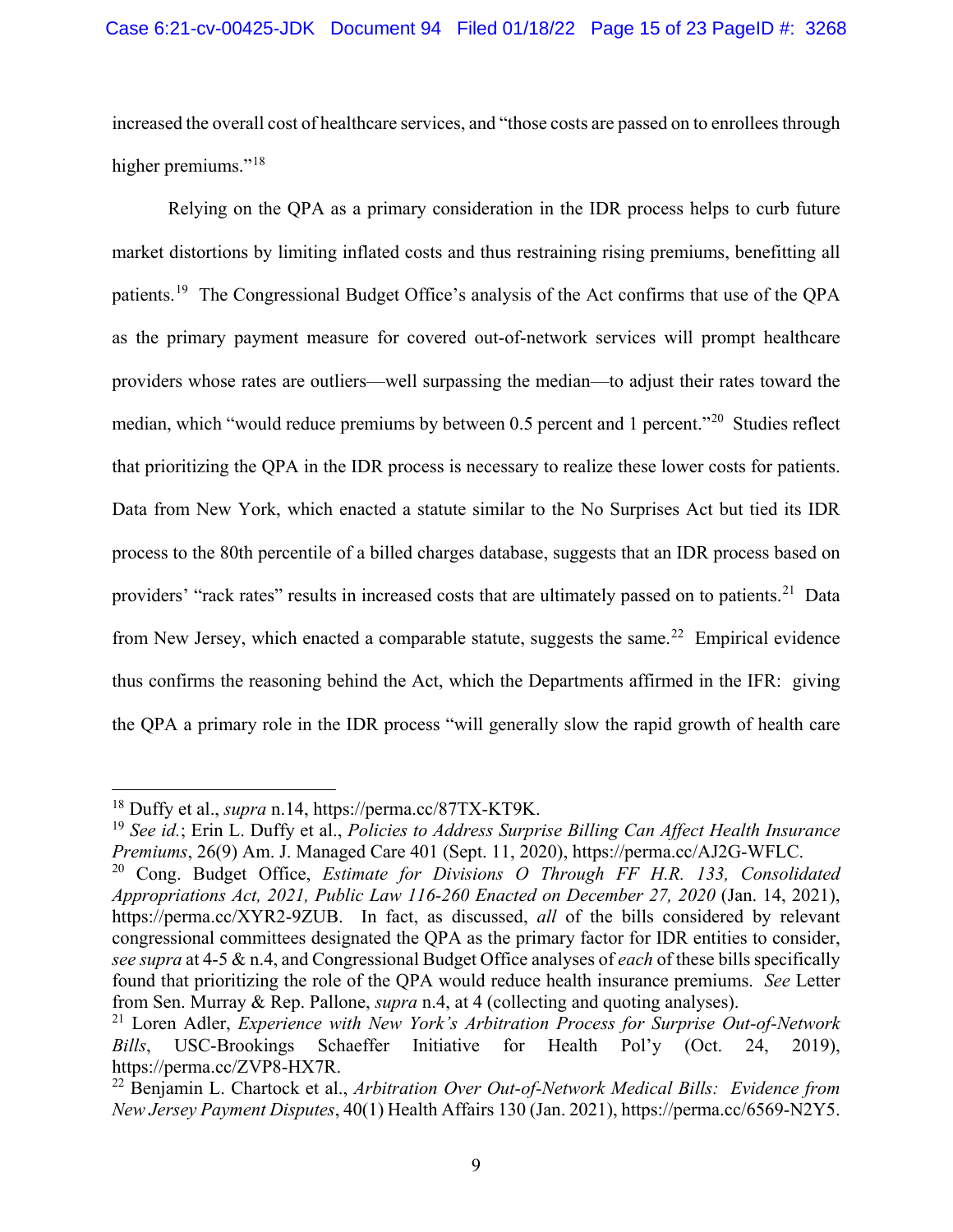costs, both by lowering costs in the near term relative to the status quo and by slowing the rate of health care cost inflation in future years." H.R. Rep. No. 116-615, pt. I, at 57-58.

<span id="page-15-1"></span>The IFR also implements a fair process that will not "undermine providers' ability to obtain adequate reimbursement for the services," as the plaintiffs allege. Compl., Dkt. 1, ¶ 7. First, by tying the QPA to median contracted rates from 2019, the Act defines the QPA to reflect healthcare market dynamics as they stood before the Act was passed. *See* 42 U.S.C. § 300gg-111(a)(3)(E). The QPA thus locks in contracted rates that payors and providers negotiated in the market environment distorted by surprise billing—in fact, some critics of the Act have argued that its definition of the QPA codifies payment rates "inflated by the threat of surprise billing" and does not do enough to remedy the market distortions caused by surprise billing.<sup>23</sup> Second, though plaintiffs seem to treat the QPA as dispositive, the IFR plainly does not. The IFR instructs arbitrators to use the QPA as a starting point, but it also requires them to "tak[e] into account" the other statutory criteria enumerated in the Act. 45 C.F.R.  $\S$  149.510(c)(4)(ii)(A). The IFR allows healthcare providers and payors to submit other information to the arbitrators for consideration and the IFR gives arbitrators flexibility to depart from the QPA as circumstances require.

#### <span id="page-15-2"></span><span id="page-15-0"></span>**III. The Use of the QPA as the Primary Reference Point in the IDR Process Will Not Lead to Unduly Narrow Provider Networks or Impede Access to Care.**

There is no evidentiary basis to find that the IFR will cause payors to shrink their provider networks to inadequate levels that impact patients' access to care. This is true, in part, because payors have other market and regulatory incentives to maintain robust provider networks.

<span id="page-15-4"></span><span id="page-15-3"></span> <sup>23</sup> Matthew Fiedler et al., *Recommendations for Implementing the No Surprises Act*, USC-Brookings Schaeffer Inst. on Health Pol'y (Mar. 16, 2021), https://perma.cc/YUY8-C7ZV. Tying the QPA to 2019 median contracted rates, as the Act does, also rebuts any notion that payors will be able to artificially depress the QPA through future contracting practices.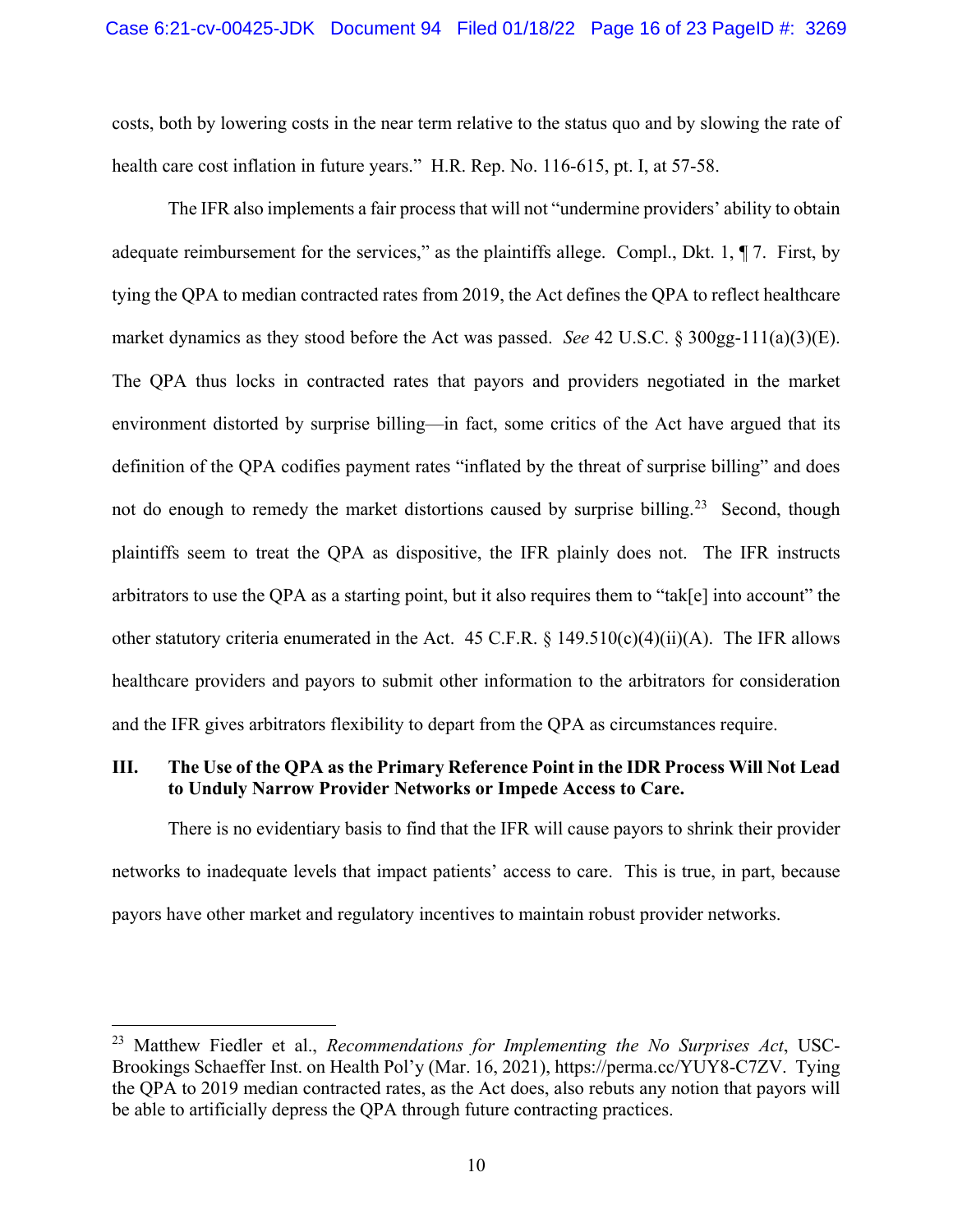#### **A. The IFR incentivizes healthcare providers to participate in payor networks.**

<span id="page-16-0"></span>Some healthcare providers, particularly hospital-based providers, have historically had little to no incentive to enter health plan networks. *See supra* at 6. While "for most physicians in most geographic areas, it is not possible to maintain a practice without entering some insurer networks because few patients are willing to bear the higher costs associated with seeing an out-of-network physician," "that basic dynamic does not apply" for hospital-based providers.<sup>[24](#page-16-5)</sup> Because "patients generally are not able to choose these emergency and ancillary providers," they "can often remain out of network without significantly reducing their patient volume."[25](#page-16-6) This market dysfunction has proven lucrative for Surprise Billers and incentivizes them to remain outof-network and saddle patients with the associated expense of balance billing. The IFR will likely incent broader networks, as Surprise Billers who previously refused to join a network because they could exact excessive out-of-network charges directly from their patients will now have more incentives to contract at reasonable network rates.

## <span id="page-16-1"></span>**B. Payors continue to have market incentives to maintain broad provider networks, which benefit both health plans and patients.**

Plaintiffs and their *amici* argue that the IFR will encourage payers to severely restrict their networks to the cheapest available healthcare providers. *See, e.g.*, Compl., Dkt. 1, ¶ 74; Amicus Curiae Br. by Physicians Advocacy Inst. et al., Dkt. 34, at 11-14. But they fail to acknowledge the market forces that encourage broad provider networks. Many health insurers sell broader networks as a benefit of their health plans, "because their customers value flexibility when making decisions regarding healthcare." *Methodist Health Servs. Corp. v. OSF Healthcare Sys.*, 2016 WL 5817176, at \*2 (C.D. Ill. Sept. 30, 2016). "Large employers," in particular, "tend to require broad

<span id="page-16-5"></span><span id="page-16-4"></span><span id="page-16-2"></span> <sup>24</sup> Adler et al., *supra* n[.8,](#page-11-6) at 4, https://perma.cc/DMS6-8K6V.

<span id="page-16-6"></span><span id="page-16-3"></span><sup>25</sup> Duffy et al., *supra* n[.19,](#page-14-11) https://perma.cc/AJ2G-WFLC.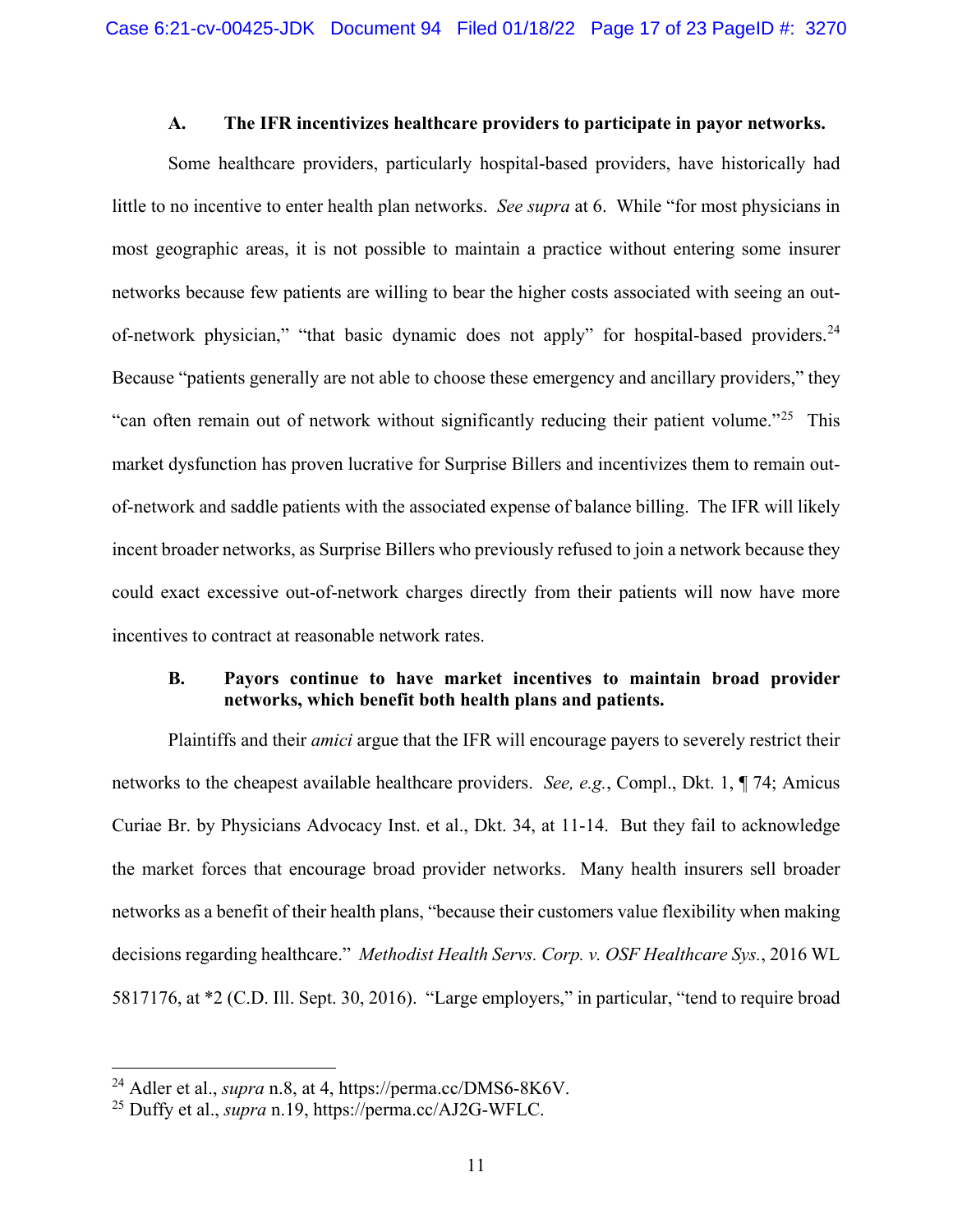#### Case 6:21-cv-00425-JDK Document 94 Filed 01/18/22 Page 18 of 23 PageID #: 3271

networks to satisfy the preferences of diverse work forces with a single or small number of insurance plans," leading insurers to "contract with the majority of hospitals and physicians in a market, in order to best compete for the large employer groups that compose the bulk of the market."<sup>[26](#page-17-6)</sup> Market forces, in other words, discourage health insurers from unduly narrowing their provider networks, because "plans that do not have sufficient geographic coverage in a market will have difficulty marketing their insurance products to employers and their employees." *FTC v. ProMedica Health Sys., Inc.*, 2011 WL 1219281, at \*7 (N.D. Ohio Mar. 29, 2011).

<span id="page-17-1"></span>While some health insurers offer more narrow provider networks, many consumers prefer plans with broader networks, and this preference is especially pronounced among those enrolled in employer-sponsored health plans,  $27$  which can be a competitive advantage for employers in the labor market. Thus, there remain strong competitive and market forces that incentivize health insurers to maintain sufficiently broad networks, and there is no reason to believe that the IFR will alter these longstanding market incentives.

## <span id="page-17-0"></span>**C. Because of the many benefits associated with provider networks, payors remain incentivized to contract with even high-cost healthcare providers.**

Aside from the market forces that incentivize payors to maintain broad provider networks, there are other administrative and operational reasons why payors prefer to contract with healthcare providers. Contracting with hospital-based providers allows payors to better facilitate disease management and care coordination for patients, including those with chronic conditions.

<span id="page-17-6"></span><span id="page-17-4"></span> <sup>26</sup> Mark A. Hall & Paul B. Ginsburg, *A Better Approach to Regulating Provider Network Adequacy*, USC-Brookings Schaeffer Initiative for Health Pol'y (Sept. 2017), at 1, https://perma.cc/B3RG-J9T6.

<span id="page-17-7"></span><span id="page-17-5"></span><span id="page-17-3"></span><span id="page-17-2"></span><sup>27</sup> *See* Liz Hamel et al., *Kaiser Health Tracking Poll: February 2014*, KFF (Feb. 26, 2014), https://perma.cc/TF35-YW2B; *see also* Coleman Drake, *What Are Consumers Willing to Pay for a Broad Network Health Plan? Evidence from Covered California*, 65 J. Health Econ. 63 (2019), https://perma.cc/S75C-47WA; McKinsey Ctr. for U.S. Health Sys. Reform, *Hospital Networks: Evolution of the Configurations on the 2015 Exchanges* (Apr. 2015), https://perma.cc/XQR5- P2ER.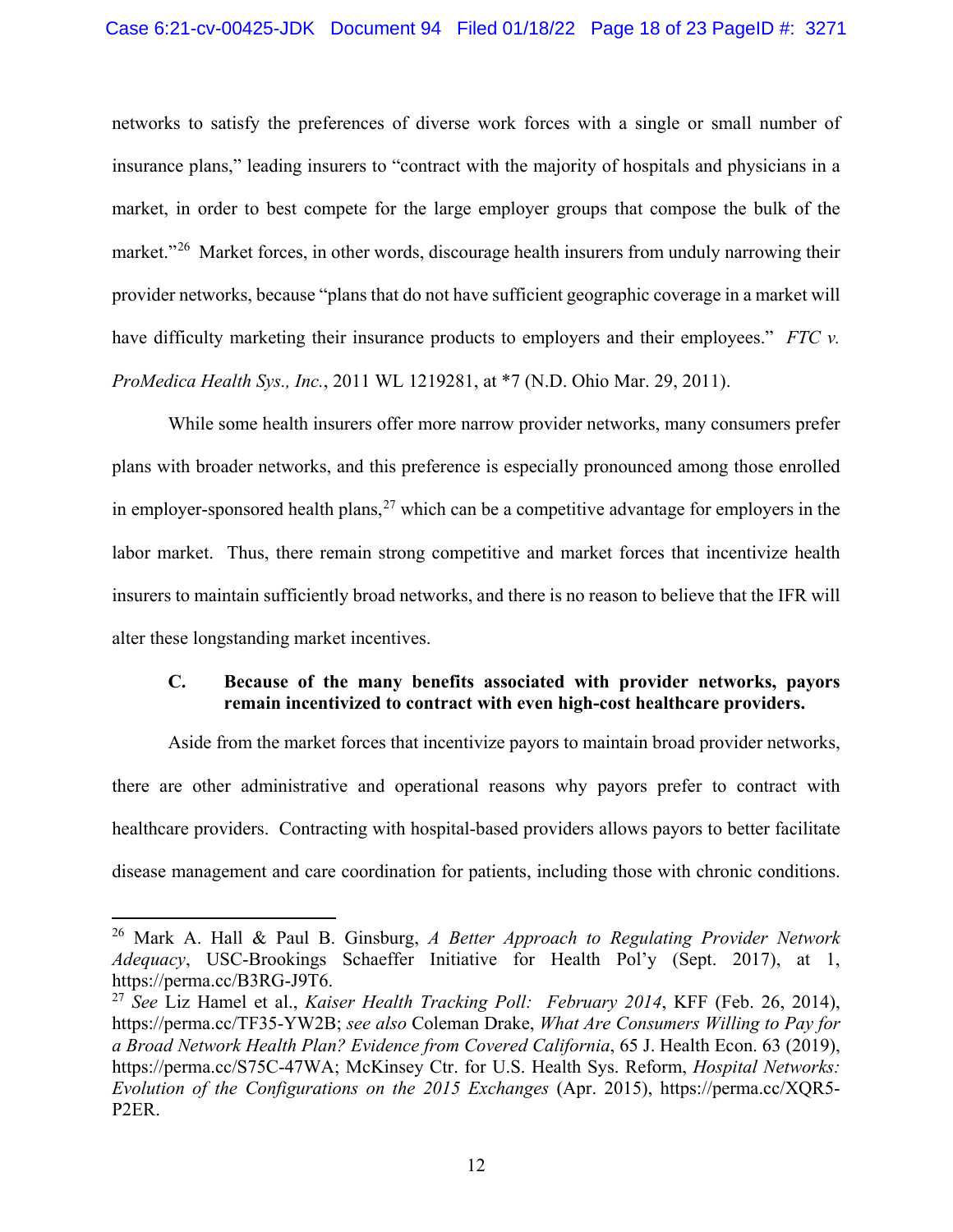For example, network providers are often included in a payor's utilization and quality management programs.[28](#page-18-3) In addition, network contracts allow payors to facilitate the referral of their members to other network providers where possible, thus improving continuity of care.<sup>29</sup> These efforts help to prevent readmissions and offer more integrated and higher quality care to patients, which in turn reduces costs to payors.

Moreover, because network contracts typically set forth the payment rates that a payor will remit to the healthcare provider for specific services, they afford the payor certainty on reimbursement rates, which in turn reduces administrative costs attendant to provider appeals, litigation, and arbitrations.<sup>[30](#page-18-5)</sup> Thus, quite apart from market forces that encourage broader networks, there are many economic incentives for payors to maintain adequate provider networks that will not be impacted at all by the Act or the IFR.

## <span id="page-18-0"></span>**D. State and federal network adequacy requirements ensure that payors will not offer unduly narrow provider networks for patients.**

State and federal laws offer an additional backstop to the market-based incentives for health insurers to maintain sufficiently broad provider networks. Since the mid-1990s, most states have adopted "network adequacy standards that require<sup>[]</sup> each network plan to demonstrate that it ha<sup>[s]</sup> contracted with sufficient providers throughout its service area."<sup>[31](#page-18-6)</sup> "Today, network adequacy standards are in place in all states for most insured products."[32](#page-18-7) Federal law has also imposed

<span id="page-18-3"></span><span id="page-18-2"></span> <sup>28</sup> *See* Peter R. Kongstvedt, *Essentials of Managed Care* (6th ed. 2013), ch. 4 (explaining that a health plan can require a healthcare provider to agree to cooperate with the plan's utilization management program and quality management program, and to agree to the plan's right to audit clinical and billing data for care provided to plan members).

<span id="page-18-4"></span><sup>29</sup> *See id.*

<span id="page-18-5"></span><sup>30</sup> *See id.*

<span id="page-18-6"></span><span id="page-18-1"></span><sup>31</sup> Christen Linke Young et al., *The Relationship Between Network Adequacy and Surprise Billing*, USC-Brookings Schaeffer Initiative for Health Pol'y (May 10, 2019), https://perma.cc/6EV8- 5M8P.

<span id="page-18-7"></span><sup>32</sup> *Id.*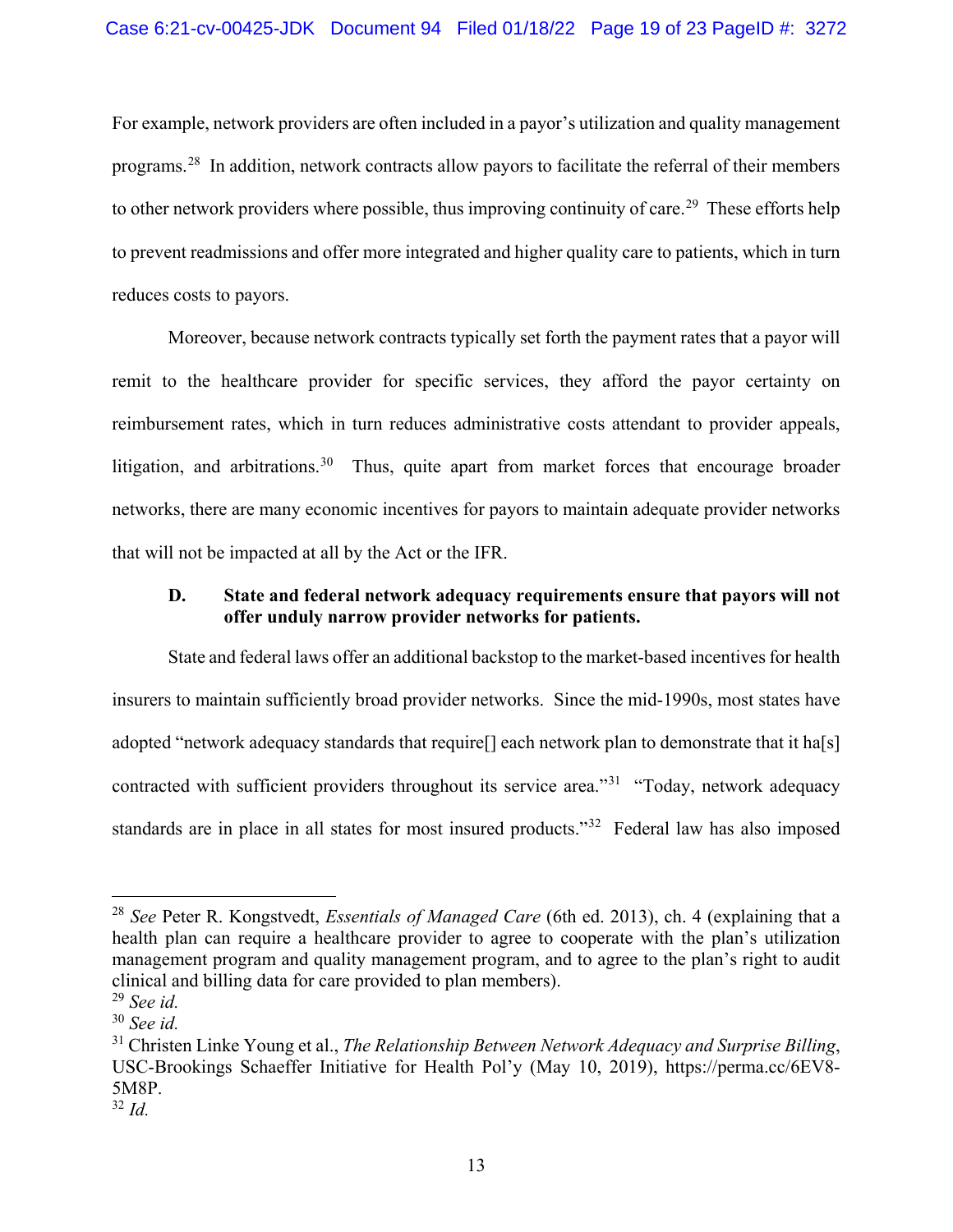network adequacy standards on qualified health plans since 2012.<sup>[33](#page-19-8)</sup> Health plans take network adequacy laws seriously, as do state regulators.<sup>34</sup> State insurance regulators conduct market conduct examinations that scrutinize whether health plans offer provider networks sufficient to serve their patients' needs.<sup>35</sup> Statutory and regulatory network adequacy requirements are thus designed to ensure that health plans maintain sufficiently robust provider networks.

## <span id="page-19-0"></span>**E. Empirical evidence suggests that the IFR will not lead to unreasonably narrow provider networks or impede patient access to care, as plaintiffs claim.**

Empirical evidence suggests that the IFR will not prompt health insurers to narrow their provider networks to levels that impede patients' access to care. State surprise billing laws that were enacted before the No Surprises Act offer valuable evidence on this question.

<span id="page-19-13"></span>In 2017, for instance, California enacted a surprise billing law that "requires fully-insured plans to pay out-of-network physicians at in-network hospitals the greater of the insurer's local average contracted rate or 125% of the Medicare reimbursement rate."[36](#page-19-11) Contracted rates for *all* physicians' services in California equated to 128% of Medicare rates on average.[37](#page-19-12) If plaintiffs' hypothesis were correct, California would have experienced a substantial narrowing of provider

<span id="page-19-8"></span><span id="page-19-1"></span> <sup>33</sup> *See* 42 U.S.C. § 18031(c)(1) (Affordable Care Act provision requiring HHS to "establish criteria for the certification of health plans as qualified health plans"); 45 C.F.R. § 156.230.

<span id="page-19-9"></span><span id="page-19-6"></span><span id="page-19-2"></span><sup>34</sup> *See, e.g.*, Jane B. Wishner & Jeremy Marks, *Ensuring Compliance with Network Adequacy Standards: Lessons from Four States*, Urban Inst. (Mar. 2017), at 8, https://perma.cc/6ZT6- WANB ("Regulator respondents in all four study states reported that upon receipt of initial network filings, they had instructed an insurer to alter a proposed network or offer 'alternative access accommodations' to ensure the adequacy of a proposed provider network.").

<span id="page-19-10"></span><span id="page-19-5"></span><span id="page-19-4"></span><sup>35</sup> *See, e.g.*, Fla. Off. of Ins. Reg., Target Market Conduct Final Examination Report of Humana Medical Plan, 2014 FL Market Conduct LEXIS 17, at \*15-16 (Oct. 30, 2015) (reporting on plan's addition of oncologists to satisfy network adequacy standards); Conn. Ins. Dep't, Market Conduct Report on Aetna Health Inc., 2014 CT Market Conduct LEXIS 25, at \*35-38 (June 6, 2017) (examining compliance with network adequacy requirements).

<span id="page-19-11"></span><span id="page-19-7"></span><sup>36</sup> Loren Adler et al., *California Saw Reduction in Out-of-Network Care from Affected Specialties After 2017 Surprise Billing Law*, USC-Brookings Schaeffer Initiative for Health Pol'y (Sept. 26, 2019), https://perma.cc/8BSS-AH9S.

<span id="page-19-12"></span><span id="page-19-3"></span><sup>37</sup> Bill Johnson et al., *Comparing Commercial and Medicare Professional Services Prices*, Health Care Cost Inst. (Aug. 13, 2020), https://perma.cc/483G-7YY7.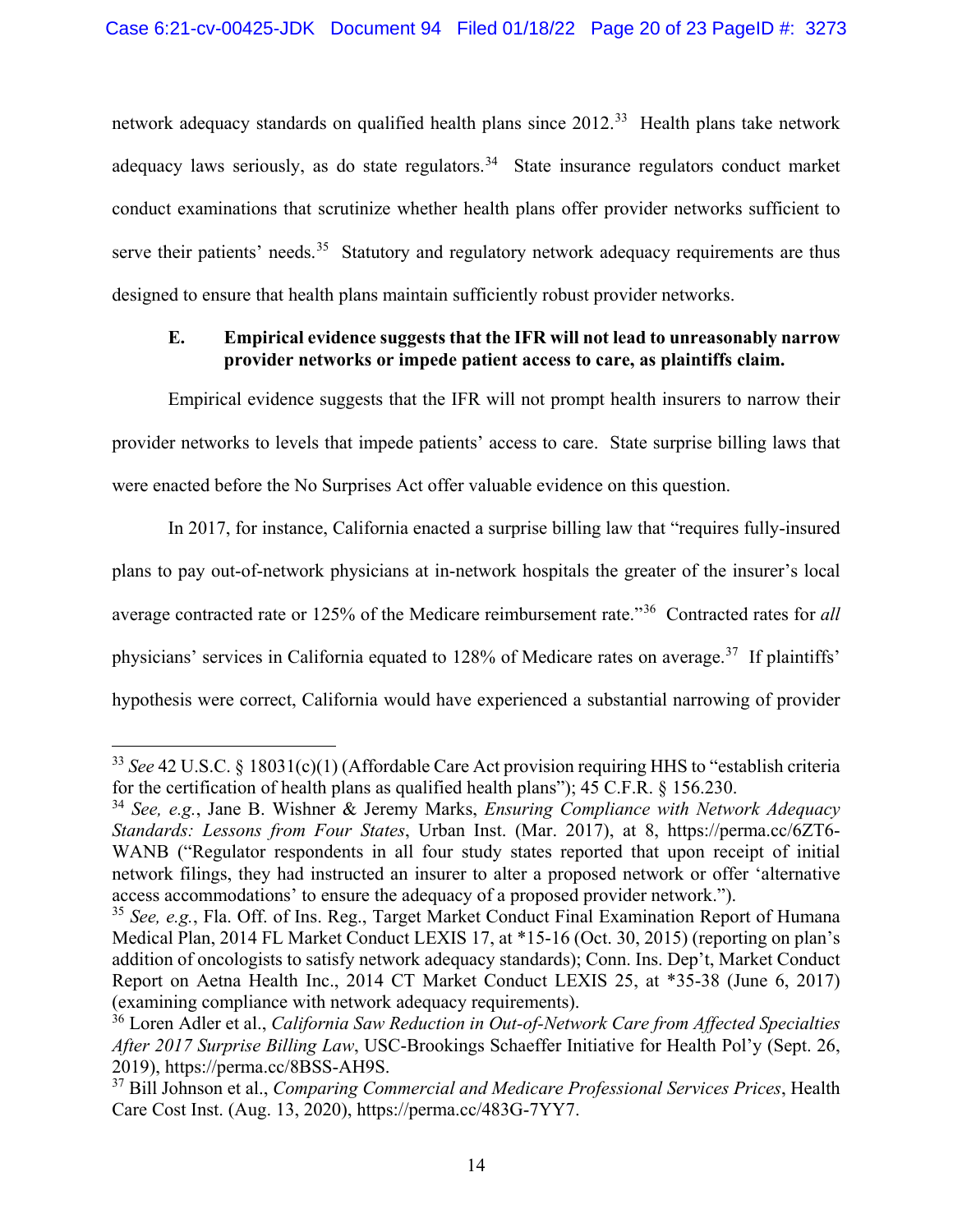networks after passage of this law; indeed, more substantial than they imagine under the IFR, which allows IDR entities to consider provider-submitted information that the California law excludes. The data does not bear out that theory, however. One study concluded that "on average, in-network specialty doctors either remained flat, or increased by as much as 26%."[38](#page-20-3) Another study found "a modest shift toward claims from in-network service providers across all the affected specialties timed to the law's implementation," but did not find "similar changes for emergency medicine, which was unaffected by the law," a finding that flatly "contradicts … claim[s] of widespread diminishing network breadth."[39](#page-20-4) Plaintiffs and their *amici* have cited *no* empirical evidence that the California law—which, again, offers the arbitrator less flexibility than the IFR— resulted in material narrowing of provider networks.<sup>[40](#page-20-5)</sup> The available evidence offers no support for their allegations of disastrous consequences for patient access to network providers.

#### **CONCLUSION**

<span id="page-20-0"></span>For the foregoing reasons, the Court should deny plaintiffs' motion for summary judgment and grant defendants' cross-motion for summary judgment.

<span id="page-20-3"></span><span id="page-20-1"></span> <sup>38</sup> Jeanette Thornton, AHIP, *Can We Stop Surprise Medical Bills AND Strengthen Provider Networks? California Did*, Am. J. Managed Care (Aug. 22, 2019), https://perma.cc/64C5-8GQ7. <sup>39</sup> Adler et al., *supra* n[.36,](#page-19-13) https://perma.cc/8BSS-AH9S.

<span id="page-20-5"></span><span id="page-20-4"></span><span id="page-20-2"></span><sup>40</sup> Plaintiffs' *amici* reference a letter from the California Medical Association, but that letter "does not cite empirical research supporting any of the[] assertions" that plaintiffs' *amici* trumpet. *Id.*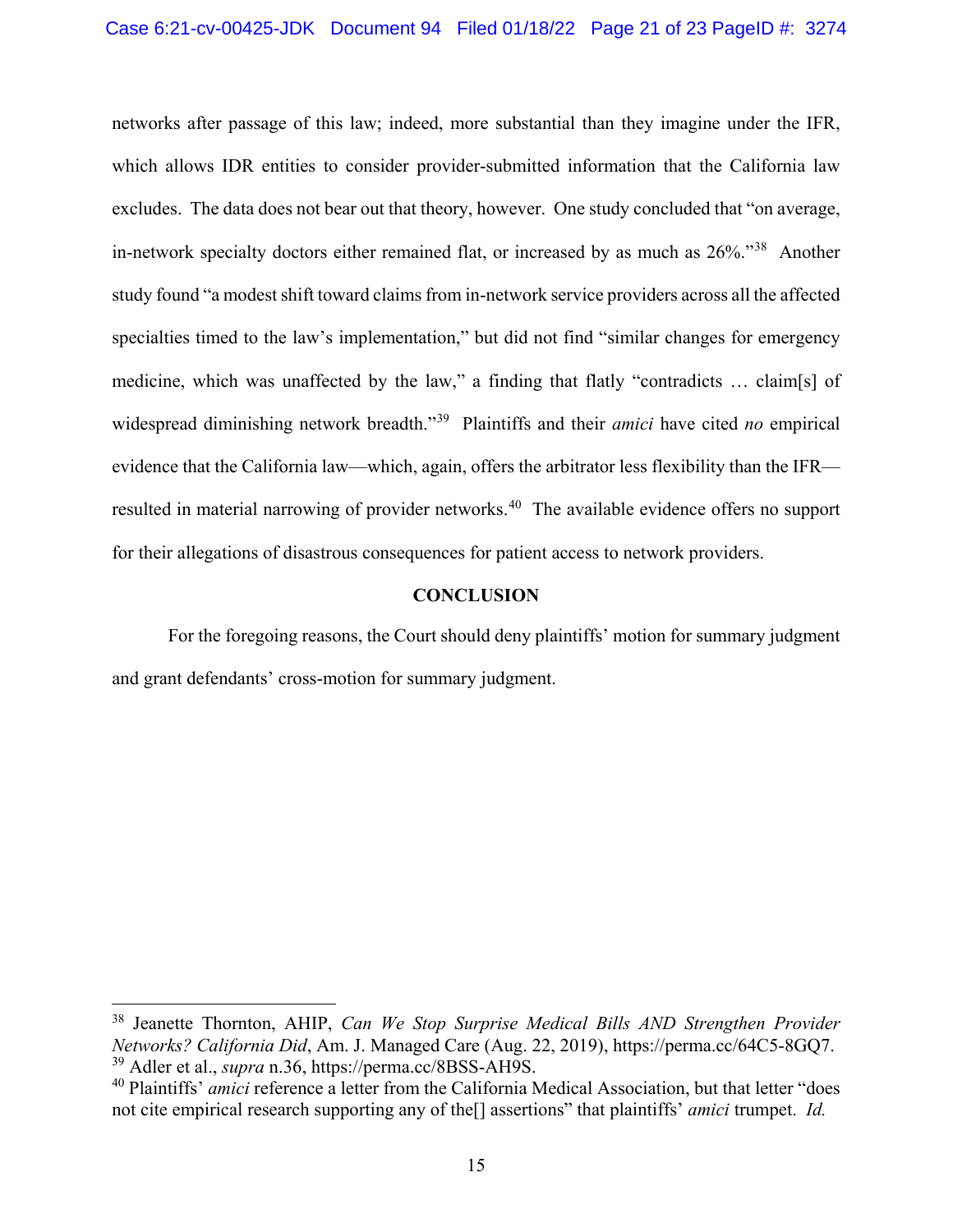Dated: January 18, 2022 Respectfully submitted,

/s/ K. Lee Blalack, II

K. Lee Blalack, II (*pro hac vice*) Washington, D.C. Bar No. 452372 Zhao Liu (*pro hac vice*) Washington, D.C. Bar No. 1022940 Andrew R. Hellman (*pro hac vice*) Washington, D.C. Bar No. 1723887 O'Melveny & Myers LLP 1625 Eye Street, N.W. Washington, D.C. 20006 (202) 383-5300 lblalack@omm.com zliu@omm.com andrewhellman@omm.com

**Counsel for** *Amicus Curiae* **Blue Cross Blue Shield Association**